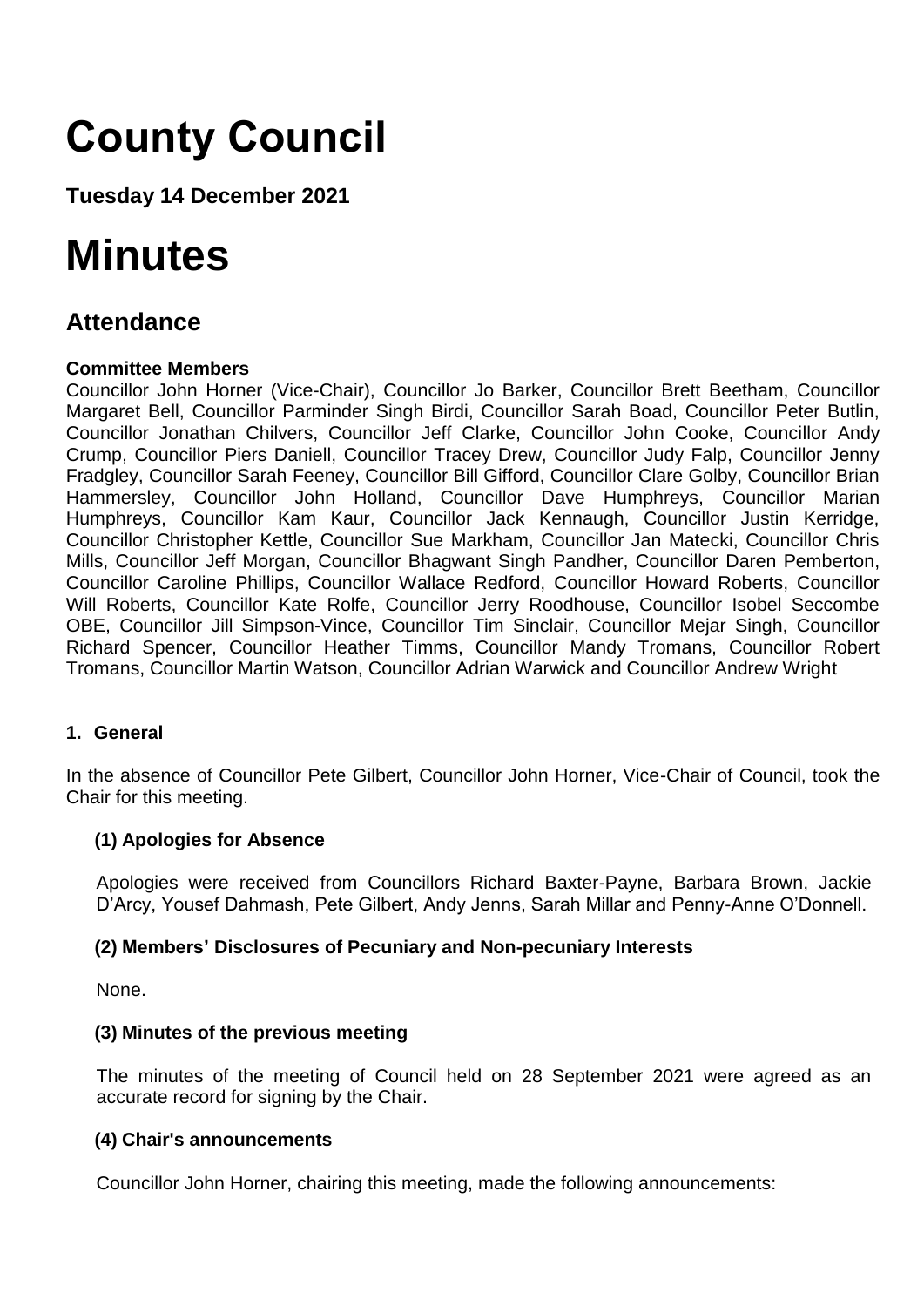## **1) Care Leaver National Bench Marking Competition**

At the Care Leaver National Bench Marking Forum Warwickshire were once again key leaders of the forum. Umar Teerab and Liss Phillips who work as Family Support Workers in our Corporate Parenting Service organise and facilitate the national forum with a small group of care leavers.

I am delighted to report that this year Liss Phillips won the Best Speech and the Champion of Champions competition. She delivered a heart-warming speech and her peers recognised her as champion of champions. Coming first in both of these is a real achievement.

Huge congratulations to Liss.

Members joined to congratulate Liss Philips.

## **2) Death of Former Chief Fire Officer, Kieran Amos**

It is my very sad duty to report that our former Chief Fire Officer, Kieran Amos died on 23 November after a short illness.

Kieran was CFO for Warwickshire for just over two years before his retirement in July this year. His career in the fire sector spanned nearly 30 years in a range of roles serving the communities of Surrey, West Sussex, and Warwickshire and he had also worked at a national level on the Joint Emergency Services Interoperability Programme and within the National Resilience Team.

Those of us who knew him are very fortunate to have worked alongside such a special person. Physically imposing, he had a larger-than-life personality to match. Kieran was a humble and funny individual but most of all he was genuine, compassionate and kind. These qualities shone through in all that he did including the huge role he played in the response to the pandemic and his work with equality, diversity and inclusion.

He has certainly left a legacy that will be built upon as we continue the work he did to make Warwickshire safer for all.

Our condolences go to Kieran's family and all those who knew him within the Fire and Rescue Service.

Ben Brook, the current Chief Fire Officer, was invited to make a statement and he shared the tribute that had been read at Mr Amos' funeral the previous day. The tribute acknowledged Mr Amos' 'gentle giant' character, the difference he had made during his 32 years in the fire service, his passion for making a difference and the positive impact he had on many lives. Mr Amos had possessed a wonderful ability to connect with people which had enabled him to achieve a great deal in Warwickshire. Mr Brook concluded that Mr Amos was a person who would be sadly missed by Warwickshire Fire and Rescue Service, Warwickshire County Council and the Fire Service nationally.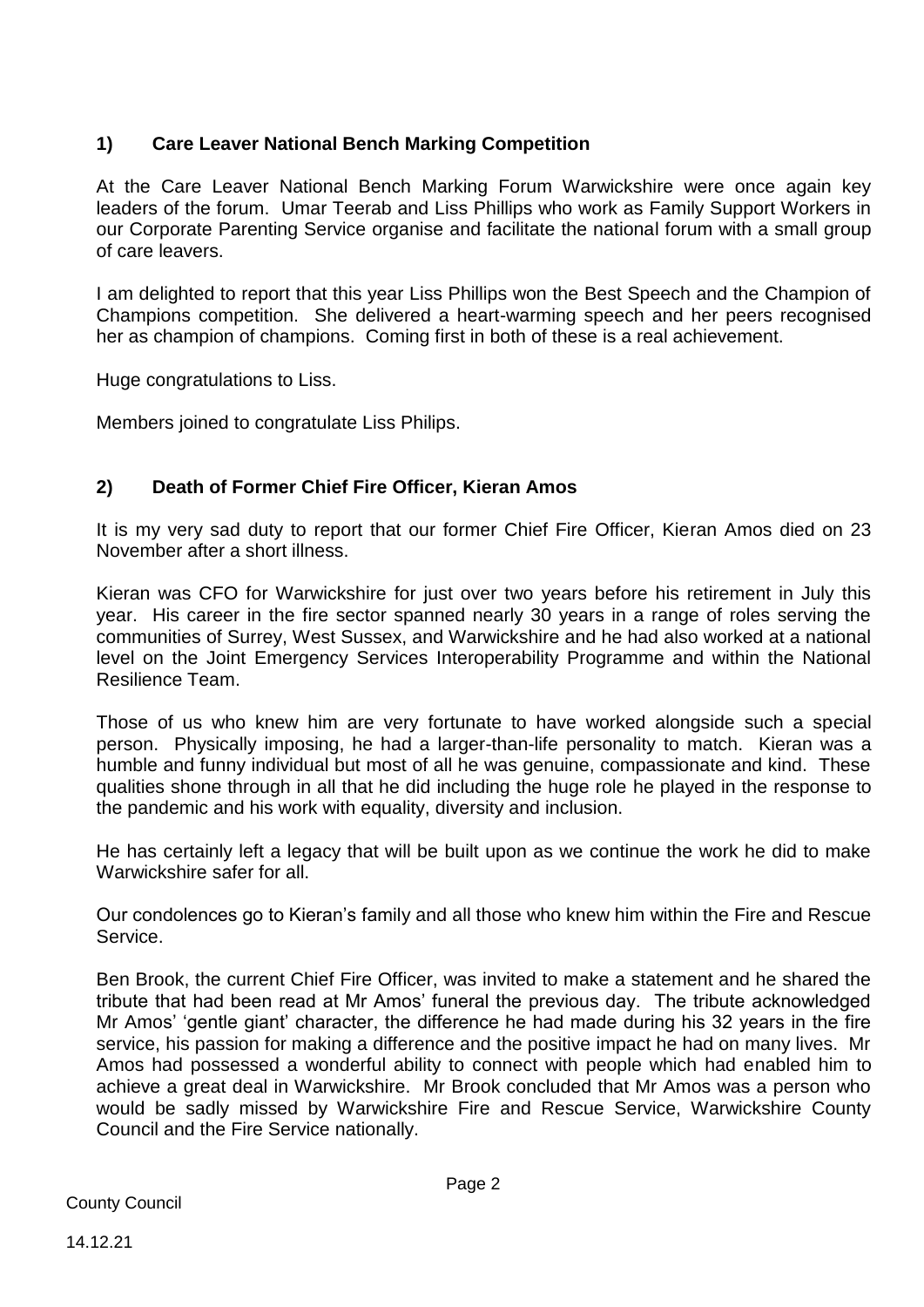## Members made the following comments in memory of Kieran Amos

Councillor Andy Crump noted that Mr Amos had very recently retired and had only been aged 50 at the time of his death. He noted the big impression that Mr Amos had made in terms of his leadership, innovation and his contribution to the Pandemic response. His thoughts and prayers were with Mr Amos' family.

Councillor Sarah Boad echoed previous comments, expressing her sadness at the news. She had many abiding memories of Mr Amos and praised his leadership style and desire to make Warwickshire FRS the best it could be. She noted that he would live on in memory for a very long time.

Councillor Seccombe reflected on Mr Amos' achievements in his relatively young life. She noted that he was richly talented and helped people be the best they could be. He possessed a genuine belief in people and the ability to forge partnerships and touch hearts. Councillor Seccombe noted that Warwickshire County Council was a much better organisation because of Mr Amos' tenure and he had achieved a great deal which she trusted the organisation would build upon. She concluded that she was immensely saddened by the announcement but was glad to be able to say that she knew him.

Councillor Adrian Warwick also reflected on Mr Amos' larger than life character and noted that it was a pleasure to have him attend Overview and Scrutiny. Councillor Warwick observed that he had great memories of a lovely man and Warwickshire was the poorer for his loss.

Councillor John Holland noted that the work Mr Amos had done had been valued by all parties and he shared the sentiment that his loss was deeply unfair. He had met Mr Amos in July before his retirement when his pride in the Fire Service was notable.

Councillor Judy Falp reflected on her first meeting with Mr Amos, and how she immediately felt like she had a good friend. Like others, she felt people were better for knowing him and was deeply saddened by his loss.

A minute's silence was held in memory of Kieran Amos.

## **(5) Petitions**

None.

## **(6) Public Speaking**

None.

## **2. Application for Dispensation**

Noting the presence of Councillor Howard Roberts at the meeting, the Chair advised that this item was not required.

## **3. External Auditors' Annual Audit Report 2020/21**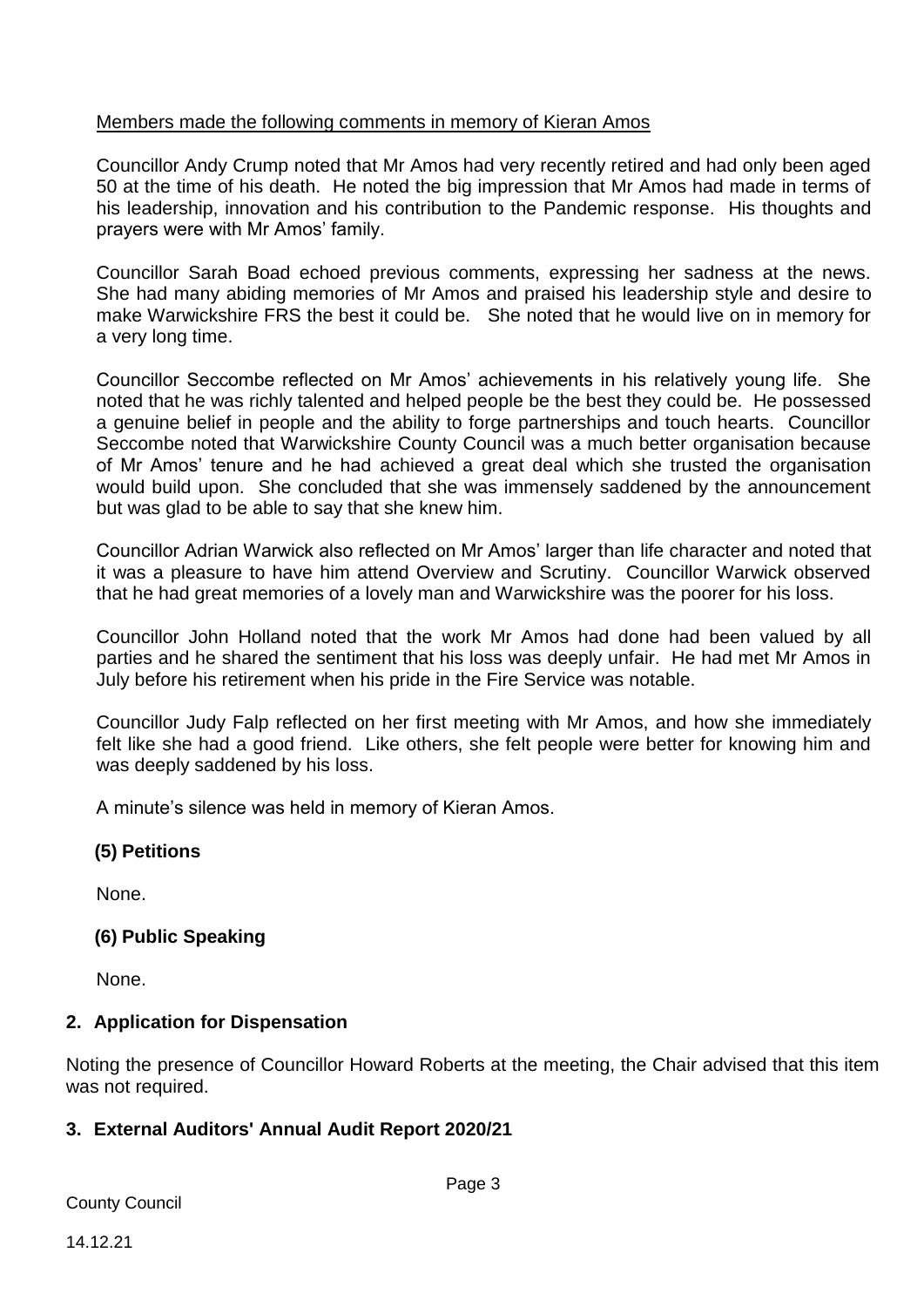Councillor Peter Butlin (Deputy Leader of the Council) moved the motion and introduced this report, noting that the new Code of Audit Practice required the production of an Auditor's Annual Report to be considered by the Full Council instead of an Annual Audit Letter for consideration by the Audit and Standards Committee.

Mr Ciaran McLaughlin and Mr Jim McLarnon were in attendance as representatives of Grant Thornton to present their report. Mr McLaughlin had been responsible for the delivery of the final accounts audit and the value for money work. He noted that the report on the Council's arrangements was positive and he particularly highlighted elements of the report relating to the Council's strong financial sustainability, governance arrangements and the Council's role in improving economy, efficiency and effectiveness in the use of resources. Mr McLachlan pointed to the key recommendations in the report which noted the outcome of the joint CQC and Ofsted report published in September 2021, which made it incumbent upon the Auditor to find a significant weakness in that area. However, given the transformation in Children's Services, there was confidence that the issues would be addressed. He noted that there were no further significant issues. The auditors were also satisfied that there was appropriate governance and management of the Warwickshire Pension Fund. The Covid arrangements that had been in place throughout the year and had also been considered and no significant weakness had been found. Mr McLachlan concluded his report by noting that it was expected to be able to sign an unqualified opinion on the financial statements and thanked officers and staff for their support in providing information to the auditors.

Councillor Singh Birdi seconded the Motion, thanking the auditors for their presentation and reiterating thanks to Council staff.

## **Vote**

A vote was held. The recommendation was unanimously agreed.

#### **Resolved**:

That Council:

- (1) Notes the Annual Audit Report of the External Auditors, attached at Appendix A to the report; and
- (2) Supports the development of an action plan in response to the Annual Audit Report, for consideration and approval by Cabinet.

#### **4. 2020-21 Annual Governance Statement**

Councillor Peter Butlin (Deputy Leader of the Council) moved the motion and introduced this report, which presented the 2020/21 Annual Governance Statement (AGS) for consideration by the Council. The motion was seconded by Councillor Parminder Singh Birdi.

#### **Vote**:

A vote was held. The recommendation was agreed unanimously.

#### **Resolved**: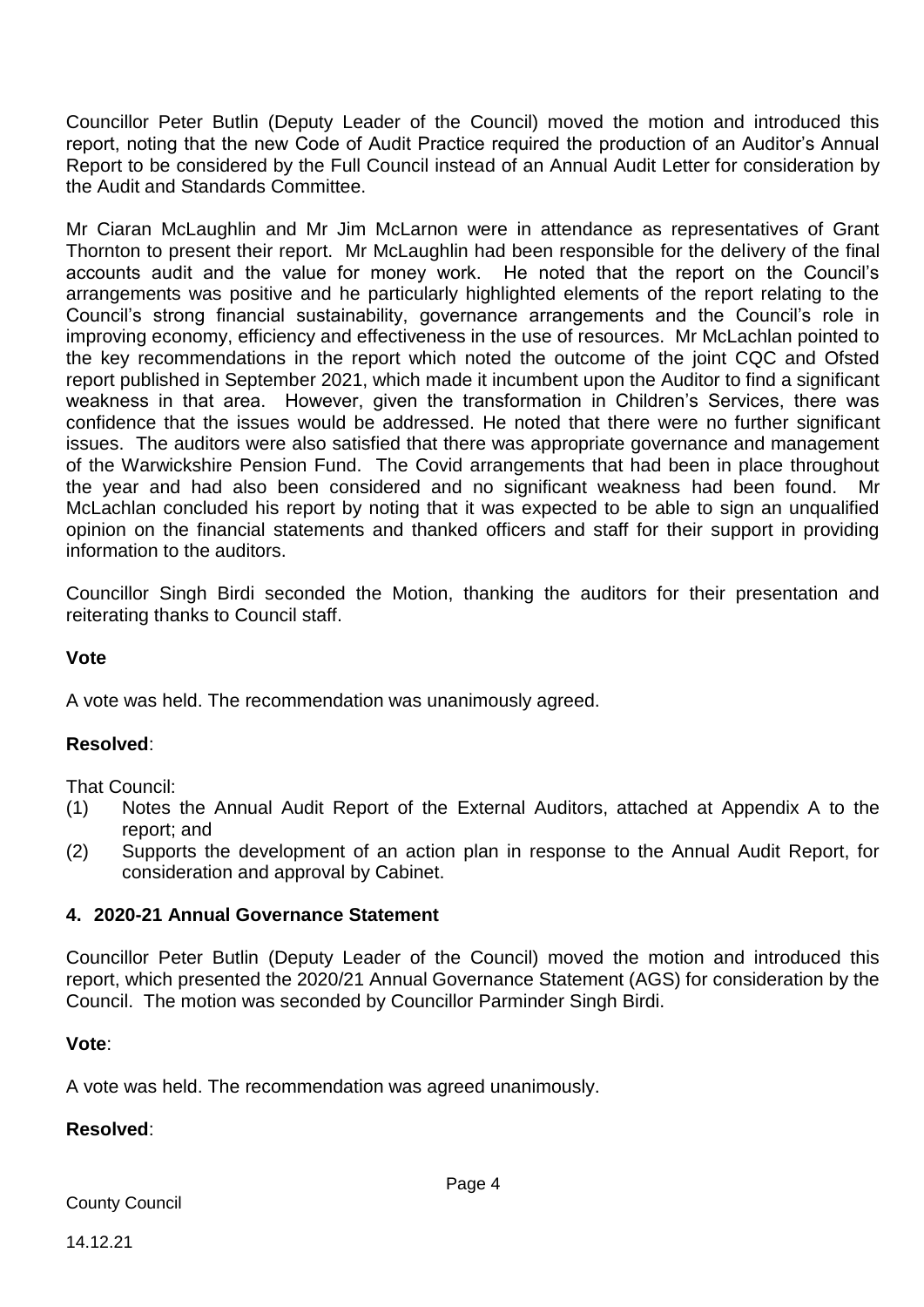That Council approves the 2020/21 Annual Governance Statement.

## **5. Warwickshire County Council Statement of Accounts 2020/21**

Councillor Peter Butlin (Deputy Leader – Finance and Property) moved the recommendation and was seconded by Councillor Adrian Warwick. He observed that the report clearly demonstrated the Council's financial position and how it was intended to meet the Council's financial commitments.

## **Vote:**

A vote was held. The recommendation was agreed unanimously.

## **Resolved**:

That Council approves the Warwickshire County Council Statement of Accounts for 2020/21.

## **6. Warwickshire Pension Fund Accounts 2020/21**

Councillor John Horner moved the recommendation. In introducing the report Councillor Horner emphasised that the fund was well-managed and expressed his thanks to Council staff for their support and advice to the Pension Fund Investment Sub-Committee.

Councillor Peter Butlin seconded the motion.

Councillor Bill Gifford noted his pleasure at seeing the pension fund in surplus and felt that this could be aligned to Members' awareness of climate change and, as a result, how climate change had been considered in the investment strategy. He noted that the surplus was a good result and, consequently, there may be a slight reduction in the amount the County Council and employers had to pay in.

## **Vote:**

A vote was held. The recommendation was agreed unanimously.

## **Resolved**:

That Council approves the 2020/21 Pension Fund Statement of Accounts, and authorises the Strategic Director for Resources to make any amendments to the final version of the accounts as are required to take account of any observations from the external auditors.

## **7. Appointment of External Auditors**

Councillor Peter Butlin (Deputy Leader of the Council) moved the motion which was seconded by Councillor Parminder Singh Birdi.

Councillor Bill Gifford considered that the recommendation was appropriate and he strongly supported its approval.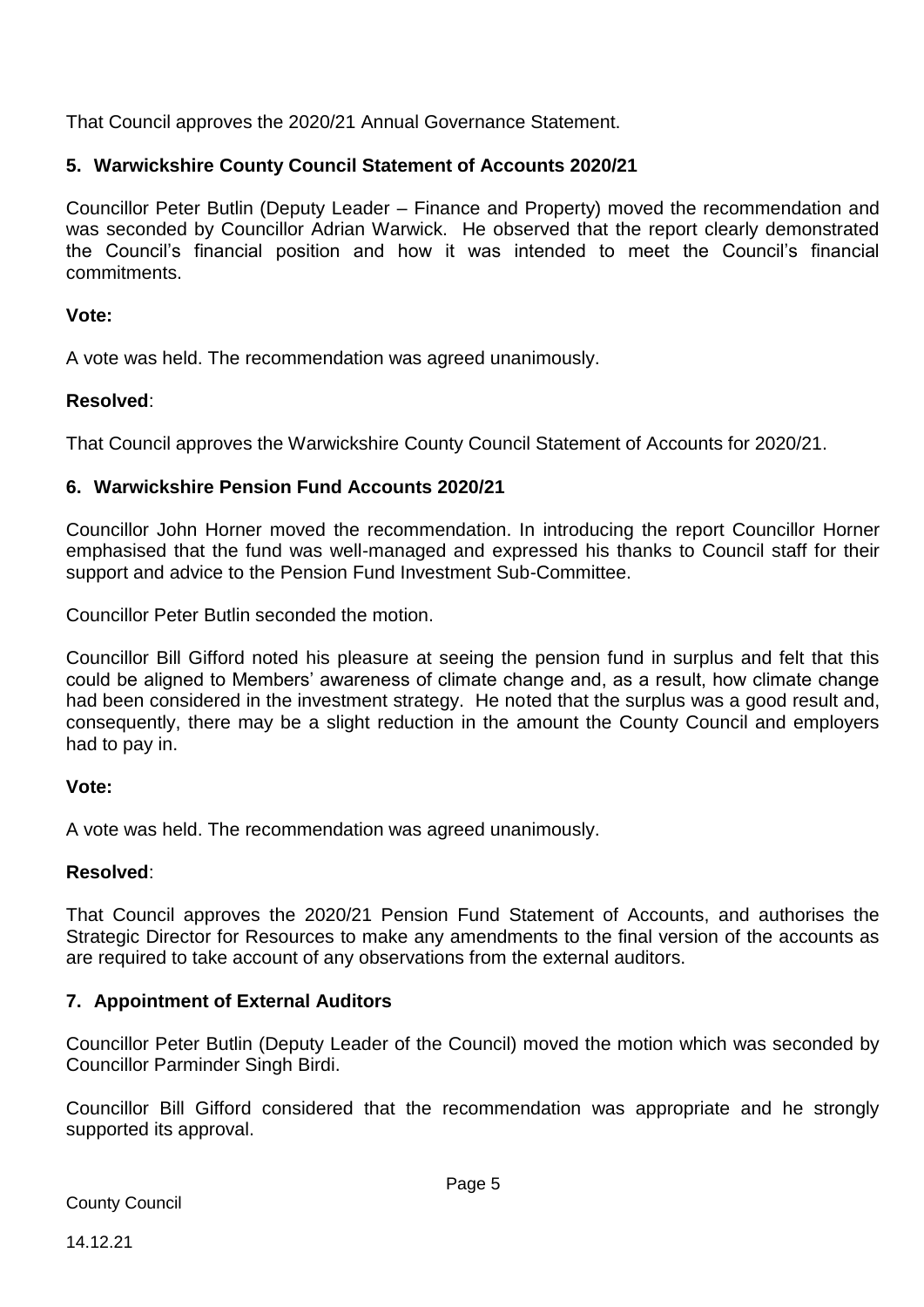## **Vote:**

A vote was held. The recommendation was unanimously agreed.

## **Resolved**:

That Council approves Warwickshire County Council opting-in to the sector-led body procurement, conducted by Public Sector Audit Appointments Limited, for the appointment of the Authority's external auditors from April 2023.

## **8. Constitution Review**

Councillor Kam Kaur (Portfolio Holder for Customer and Transformation) introduced this report and moved the recommendations. The aim of the review had been to simplify the presentation of the Constitution without changing the balance between Member and Officer decision making. The language of the document had been updated and full details were comprehensively set out in the report.

Councillor Isobel Seccombe seconded the motion, noting the importance of the Constitution to the Council's governance processes and that it was important to ensure the correct balance of decision making between Members and Officers.

Councillor Jonathan Chilvers noted that most of the changes were sensible but noted two areas of concern to him. The first was the additional emergency powers for the Chief Executive in times of crisis since he noted that an effective decision making solution had been operated throughout the pandemic via the Leader and he considered that the powers should be vested in the Leader in the first instance who could then delegate them if necessary. Secondly, he had concerns around the uplifts for the levels of delegated decision making, considering that the figure was not reflective of inflationary rises. He understood the need for quick decision making but he considered that the urgent portfolio holder decision making process was a more appropriate mechanism than giving additional delegated powers to officers.

Councillor Butlin noted that it was appropriate that the decision making processes be considered in light of the experience of the Council throughout the Pandemic. He noted from this experience that it was reasonable to scrutinise the speed of decision making and consider any lessons learnt over the previous 18 months. It was still not possible for individuals to act unilaterally as part of the proposed change and consultation was still required. The Council's ability to act swiftly was important to support vulnerable people and potentially save lives and he was therefore supportive of the proposals being of the view that there were sufficient safeguards built in the process. Councillor Adrian Warwick echoed this view.

Councillor Kaur responded that the Council was very good at transparency and noted that all through the Pandemic there had been engagement with councillors and officers and this was something to be proud of. She emphasised the Deputy Leader's comments that it was important to adjust processes to keep pace with the changing landscape.

#### **Vote:**

A vote was held. The recommendation was agreed by a majority.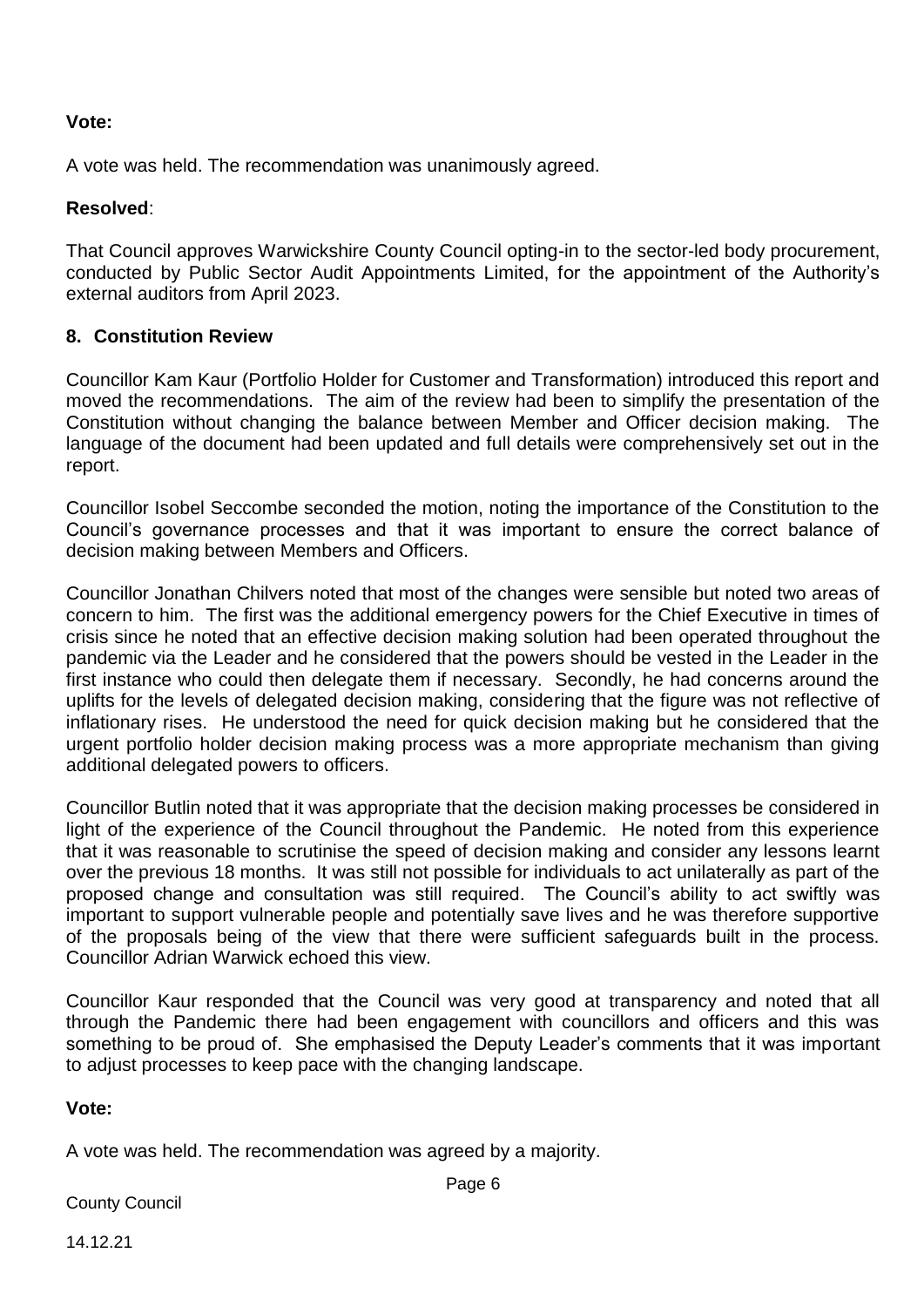## **Resolved**:

That Council approves the amendments to the Constitution, Contract Standing Orders and Financial Regulations as set out at Appendices 2a, 2b and 3 to the report.

## **9. Appointment of Independent Member to Audit and Standards Committee**

Councillor Kam Kaur (Portfolio Holder for Customer and Transformation) introduced and moved this report and recommendation. Councillor Isobel Seccombe seconded the motion and reserved her right to speak.

There were no questions on the matter.

#### **Vote:**

A vote was held. The motion was agreed unanimously.

#### **Resolved**:

That Council approves the appointment of Mr Robert Edwards Zara as an Independent Member of the Audit and Standards Committee.

#### **10.Appointment of Representatives to the Local Pension Board and Fire and Rescue Local Pension Board of the Firefighter's Pension Scheme**

Councillor Jill Simpson-Vince introduced and moved this report and recommendation. Councillor Christopher Kettle seconded the motion and reserved his right to speak.

There were no questions on the matter.

**Vote**:

A vote was held. The motion was agreed unanimously.

#### **Resolved**:

That Council:

- (1) Approves the appointment of Mr Jeffrey Carruthers, Director of Finance at Warwickshire Police, as a scheme member representative on the Local Pension Board.
- (2) Approves the appointment of Councillor John Horner to the Fire and Rescue Local Pension Board of the Firefighter's Pension Scheme.

## **11.Notices of Motion**

#### **1. Flood Alleviation and Drainage**

The Liberal Democrat Group proposed the following motion as set out on the agenda: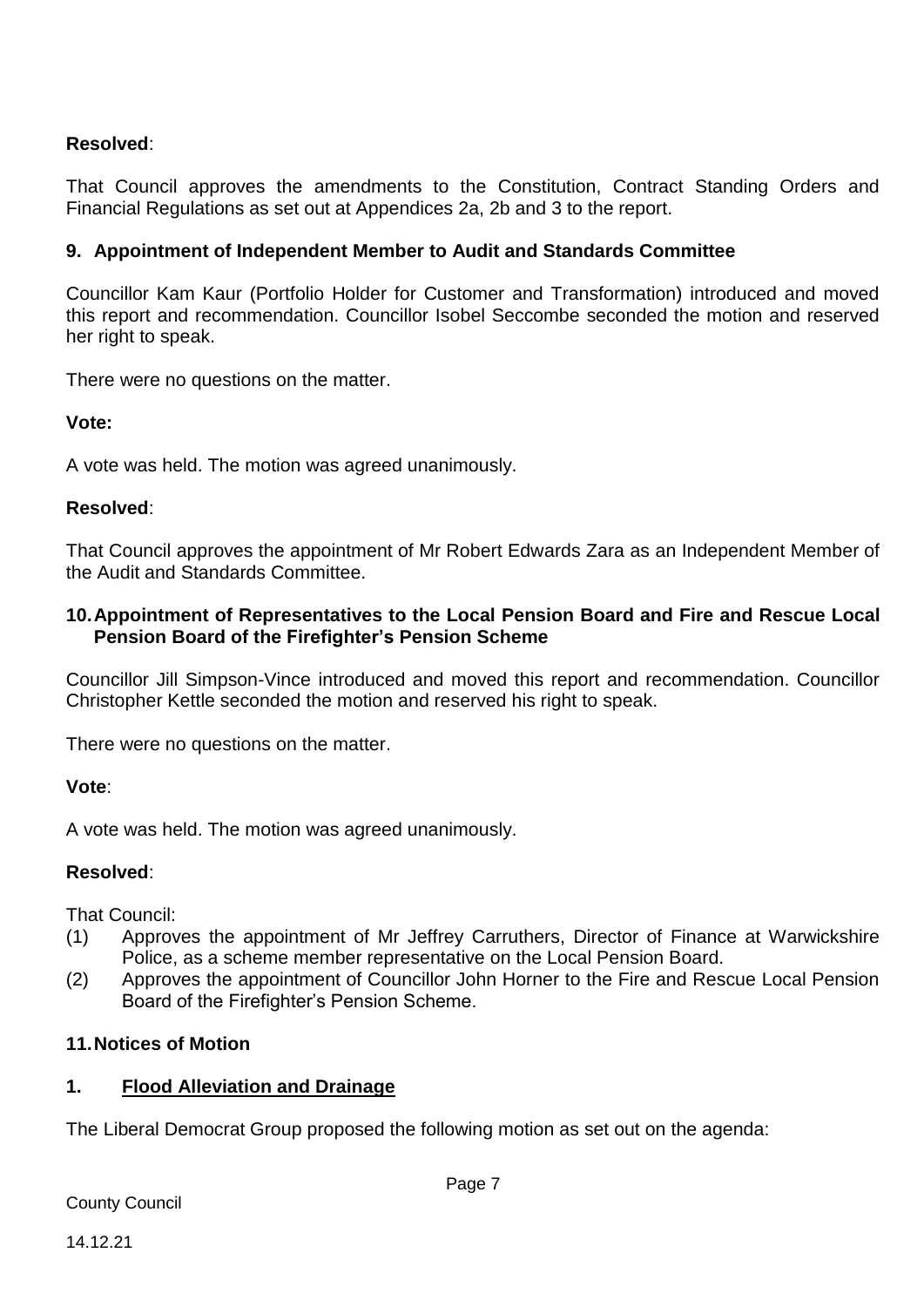"This Council has responsibility for flood resilience and has been successful in leveraging funding from the Environment Agency to deliver flood prevention schemes, it also partners with the River Severn Partnership and the River Trent Partnership which is a group of local authorities working together to gain extra funding from government for flood prevention works.

This Council also recognises the amount of planned growth in housing across the County. Weather patterns are changing, and we now see increasingly heavy rain falls which are creating drainage issues especially on highways in urban areas.

The County Council acting as the highway authority, uses its climate change adaptation policy as a framework of action where it needs to adapt to these more frequent changes in weather.

This Council therefore

1. Requests that the Portfolio Holder for Environment, Climate & Culture arranges for a review to be conducted to ensure that effective drainage policies are fully considered.

and

2. Invites Seven Trent Water to explain its adaptation policies in relation to drainage matters and to explore closer working relationships with elected members in the Divisions they represent."

Councillor Jerry Roodhouse moved the motion, seconded by Councillor Bill Gifford.

#### **Amendment**

Councillor Heather Timms proposed a friendly amendment. This was seconded by Councillor Isobel Seccombe who reserved her right to speak. The amendment stated:

"This Council has responsibility for flood  resilience and has been successful in leveraging funding from the Environment Agency to deliver flood prevention schemes. The Council has strong relationships with partner organisations including the Environment Agency, Districts and Boroughs and Severn Trent. The council has joined , it also partners with the River Severn Partnership and the River Trent Partnership which are is a groups of local authorities working together to gain extraattract additional funding from government for flood prevention works.

This Council also recognises the amount of  planned growth in housing across the County.  Weather patterns are changing, and we now see increasingly heavy rain falls which are creating drainage issues especially on highways in urban areas.

The County Council acting as the highway authority, uses its climate change adaptation policy as a framework of action where it needs to adapt to these more frequent changes in weather.   

This Council therefore

1. Would support a proposal being brought forward for a flood alleviation and flood adaptation summit with key partners Requests that the Portfolio Holder for Environment, Climate &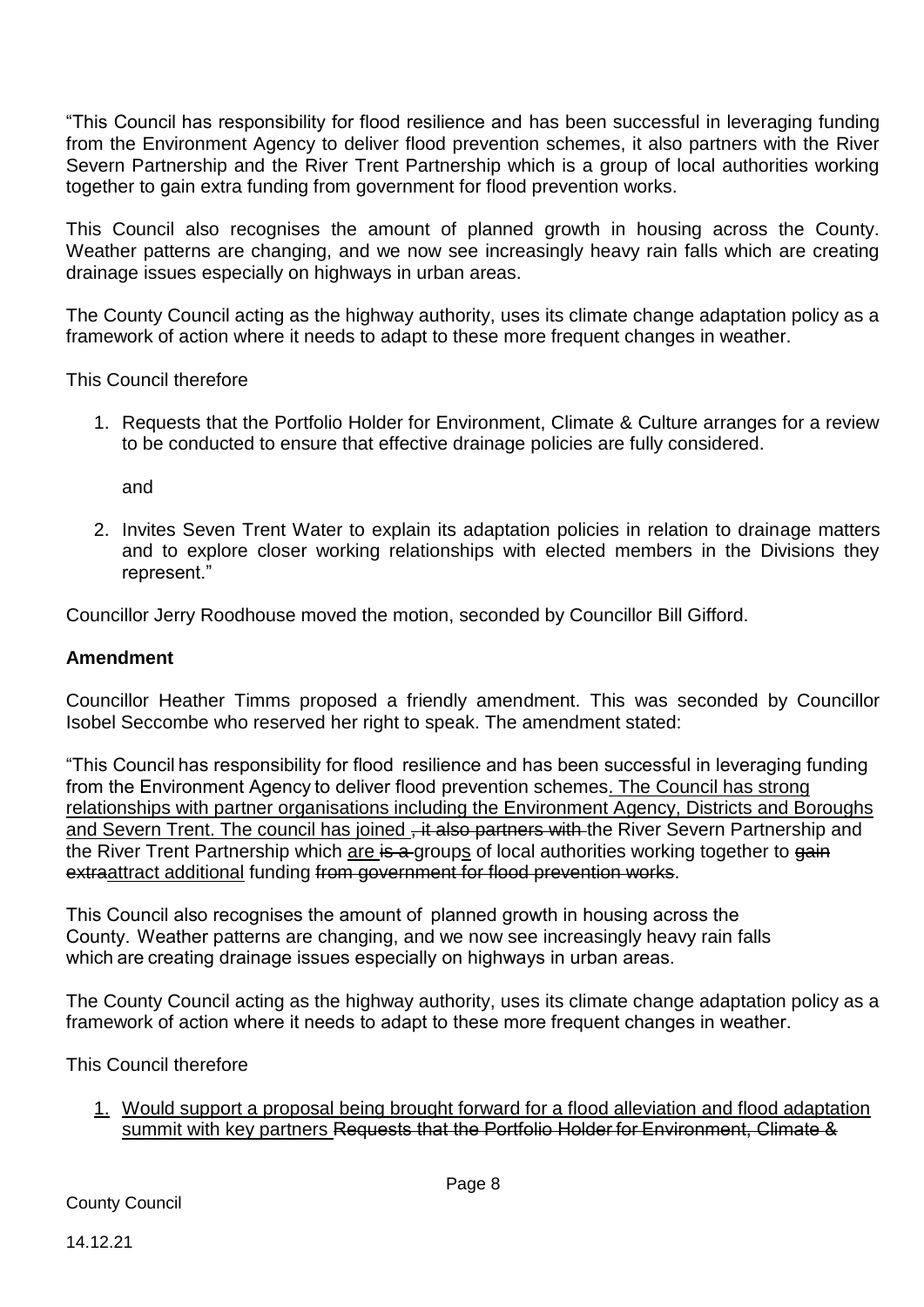Culture arranges for a review to be conducted to ensure that effective planning and drainage policies are fully considered.

and

2. Requests that the Communities Overview and Scrutiny Committee considers undertaking a review of this Council's flood alleviation and drainage policies and Iinvites Seven Trent Water, the Environment Agency and other partners to provide evidence for this review, in order to develop to explain its adaptation policies in relation to drainage matters and to explore closer working relationships between partners and councillors in their individual with elected members in the Divisions they represent."

The amendment was accepted by Councillor Roodhouse as a friendly amendment.

## **Debate**

Councillor Jonathan Chilvers expressed support for the motion as he noted that flooding could be a disruptive and traumatic event. He considered that the maintenance of drainage was one of the most important aspects of the Council's maintenance.

Councillor Sarah Feeney observed and suggested that one of the areas Scrutiny could consider was the effect in urban areas where parking was an issue that impeded jetting teams. She felt that this was an issue that would increase exponentially with car ownership and, therefore, the number of contractors used and how they were mobilised was a key issue.

Councillor Jeff Clarke observed that drainage affected all areas and was a wide-ranging issue that he would welcome for scrutiny at Communities Overview and Scrutiny Committee.

Councillor Bill Gifford observed that the Council had some responsibility for flooding, but the point needed to be made to Severn Trent that they had a responsibility to work with the Council and take responsibility when necessary.

Councillor Isobel Seccombe welcomed the acceptance of the friendly amendment and noted that her personal concerns were about the way the whole system worked.

Councillor Heather Timms thanked Councillor Roodhouse for accepting the friendly amendment which she felt had given the motion more power. She had been excited by the prospect presented by the River Severn Partnership of leveraging government funding to the region and noted the similar the opportunities presented by the River Trent Partnership. In the division that she represented flooding from the River Avon had a real impact on local people and businesses. She concluded by thanking Councillor Clarke for welcoming the issue for scrutiny and encouraged all members to get involved.

#### **Vote**:

A vote was held, and the amended motion was agreed unanimously.

#### **Resolved**: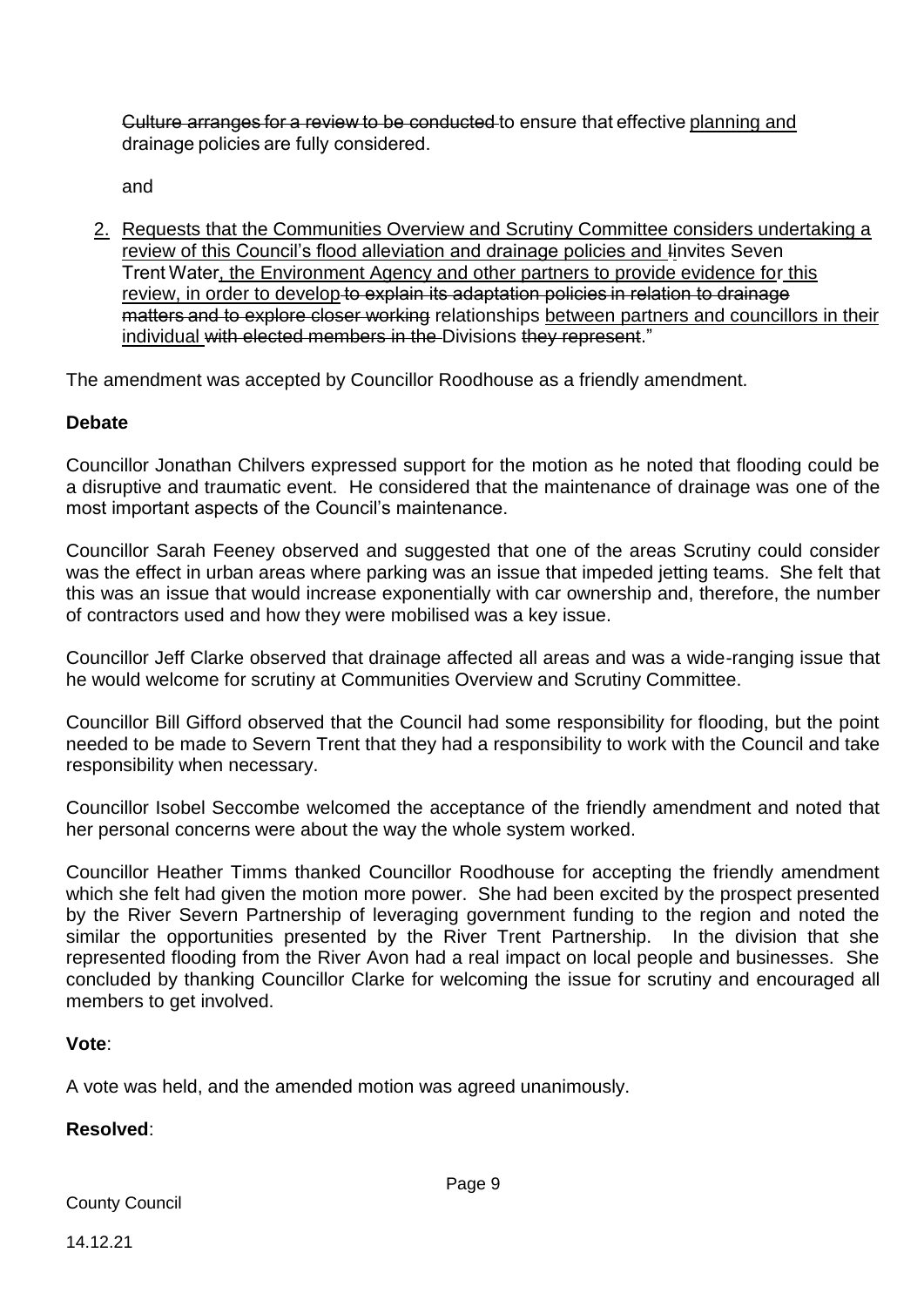This Council has responsibility for flood resilience and has been successful in leveraging funding from the Environment Agency to deliver flood prevention schemes. The Council has strong relationships with partner organisations including the Environment Agency, Districts and Boroughs and Severn Trent. The council has joined the River Severn Partnership and the River Trent Partnership which are groups of local authorities working together to attract additional funding.

This Council also recognises the amount of planned growth in housing across the County. Weather patterns are changing, and we now see increasingly heavy rain falls which are creating drainage issues especially on highways in urban areas.

The County Council acting as the highway authority, uses its climate change adaptation policy as a framework of action where it needs to adapt to these more frequent changes in weather.

This Council therefore

1. Would support a proposal being brought forward for a flood alleviation and flood adaptation summit with key partners to ensure that effective planning and drainage policies are fully considered.

and

2. Requests that the Communities Overview and Scrutiny Committee considers undertaking a review of this Council's flood alleviation and drainage policies and invites Seven Trent Water, the Environment Agency and other partners to provide evidence for this review, in order to develop relationships between partners and councillors in their individual Divisions .

## **2. Tree Planting**

The Conservative Group moved the following motion as set out on the agenda:

"This Council has made the commitment within the Council Plan 2020-2025 - *'We will partner with our communities to plant a tree for every Warwickshire resident'*. In order to meet this commitment, this Council supports the:

- 1. Production of a Tree/Woodland Strategy for Warwickshire (with an offer to the District and Borough Councils to co-produce the Strategy) with the key priorities of connecting green corridors, increasing biodiversity and increasing tree coverage
- 2. Production of a costed action plan for consideration with target dates for the provision of the tree cover within the county to meet this commitment
- 3. Identification of land that could be used for tree planting, including land owned by the County Council, such as country parks, particularly to support the Queens Green Canopy
- 4. Acceleration of the development of a costed business case of options, to include the option of establishing a tree nursery within the county, to secure a reliable tree supply for the future
- 5. Investigation of the opportunities for community orchards to help improve the supply of fresh, local produce and boost the health of residents;
- 6. Proposal to work with the voluntary sector to deliver tree planting plans, including via Borough, District and Parish Councils;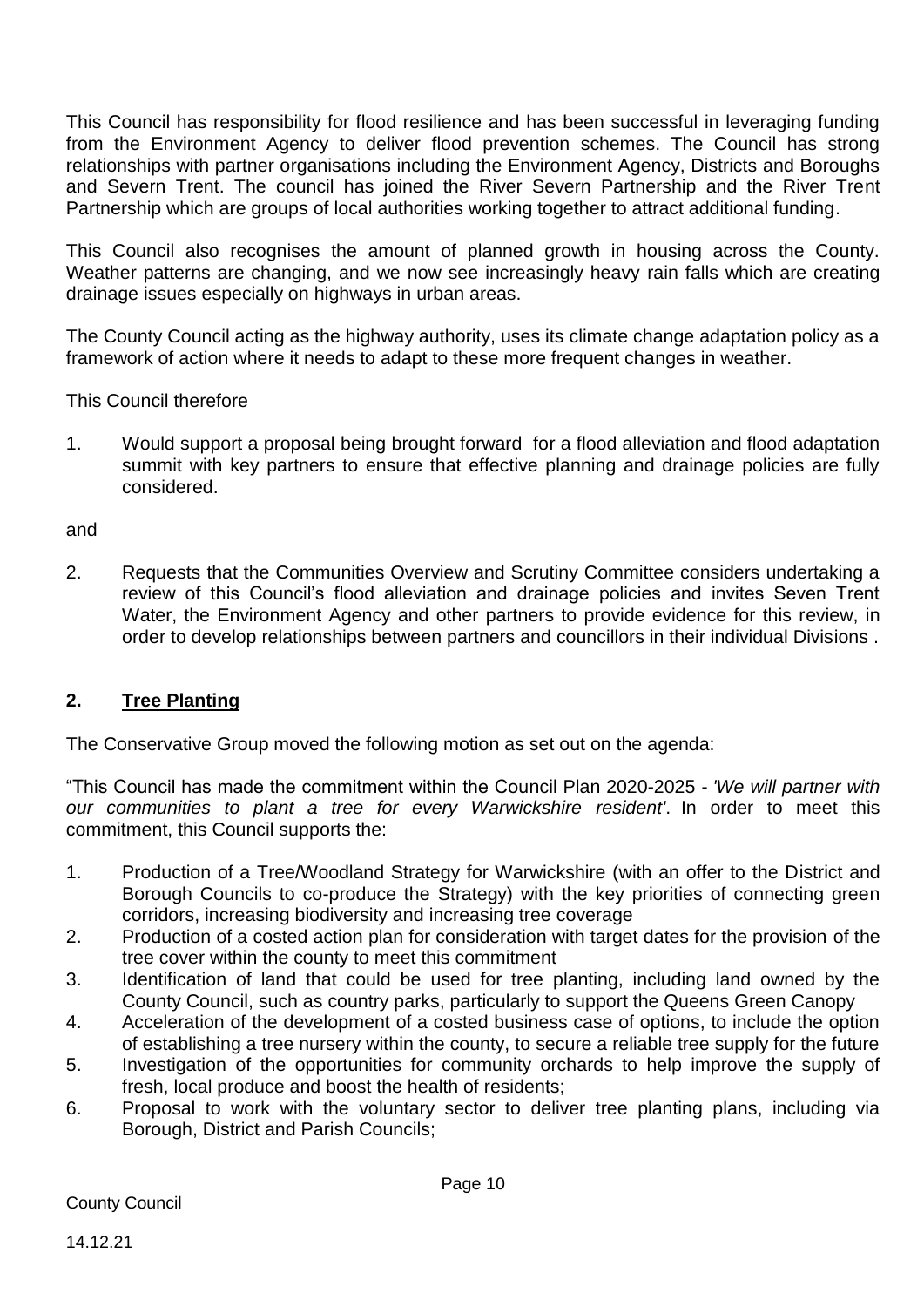- 7. Involvement of schools, colleges and universities and their pupils and students in carrying out tree planting and woodland maintenance;
- 8. Identification and documentation of sources of funding available to the Council and voluntary organisations to pay for tree planting;
- 9. Reporting of progress on the commitment on a regular basis to the cross party Climate Change Working Party."

Councillor Tim Sinclair moved the motion. In doing so he noted the benefits of trees and spending time in nature, the valuable environmental contribution of trees in relation to carbon collection, flooding and the provision of habitats. A commitment had been made to plant a tree for every resident and this motion represented a practical plan to achieve this objective.

Councillor Adrian Warwick seconded the motion and reserved the right to speak.

## **Amendment**

Councillor Jenny Fradgley proposed a friendly amendment which was seconded by Councillor Kate Rolfe. The amendment stated,

"This Council has made the commitment within the Council Plan 2020-2025 - *'We will partner with our communities to plant a tree for every Warwickshire resident'*. In order to meet this commitment, this Council supports the:

- 1. Production of a Tree/Woodland Strategy for Warwickshire in partnership with the Soil Association and the Forestry Commission (with an offer to the District and Borough Councils to co-produce the Strategy) with the key priorities of connecting green corridors, increasing biodiversity and increasing tree coverage
- 2. Production of a costed action plan for consideration with target dates for the provision of the tree cover within the county to meet this commitment
- 3. Work with all elected members to increase biodiversity by identifying land in their County Divisions that could be used along with the identification Identification of land that could be used for tree planting, including land owned by the County Council, such as country parks, particularly to support the Queens Green Canopy
- 4. Acceleration of the development of a costed business case of options, to include the option of establishing a tree nursery within the county, to secure a reliable tree supply for the future
- 5. Investigation of the opportunities for community orchards to help improve the supply of fresh, local produce and boost the health of residents;
- 6. Proposal to work with the voluntary sector to deliver tree planting plans, including via Borough, District and Parish Councils;
- 7. Involvement of schools, colleges and universities and their pupils and students in carrying out tree planting and woodland maintenance;
- 8. Identification and documentation of sources of funding available to the Council and voluntary organisations to pay for tree planting;
- 9. Reporting of progress on the commitment on a regular basis to the cross party Climate Change Working Party."

Councillor Sinclair did not accept the amendment, stating that the original motion allowed an acceleration of activity which was not supported by the proposed amendment.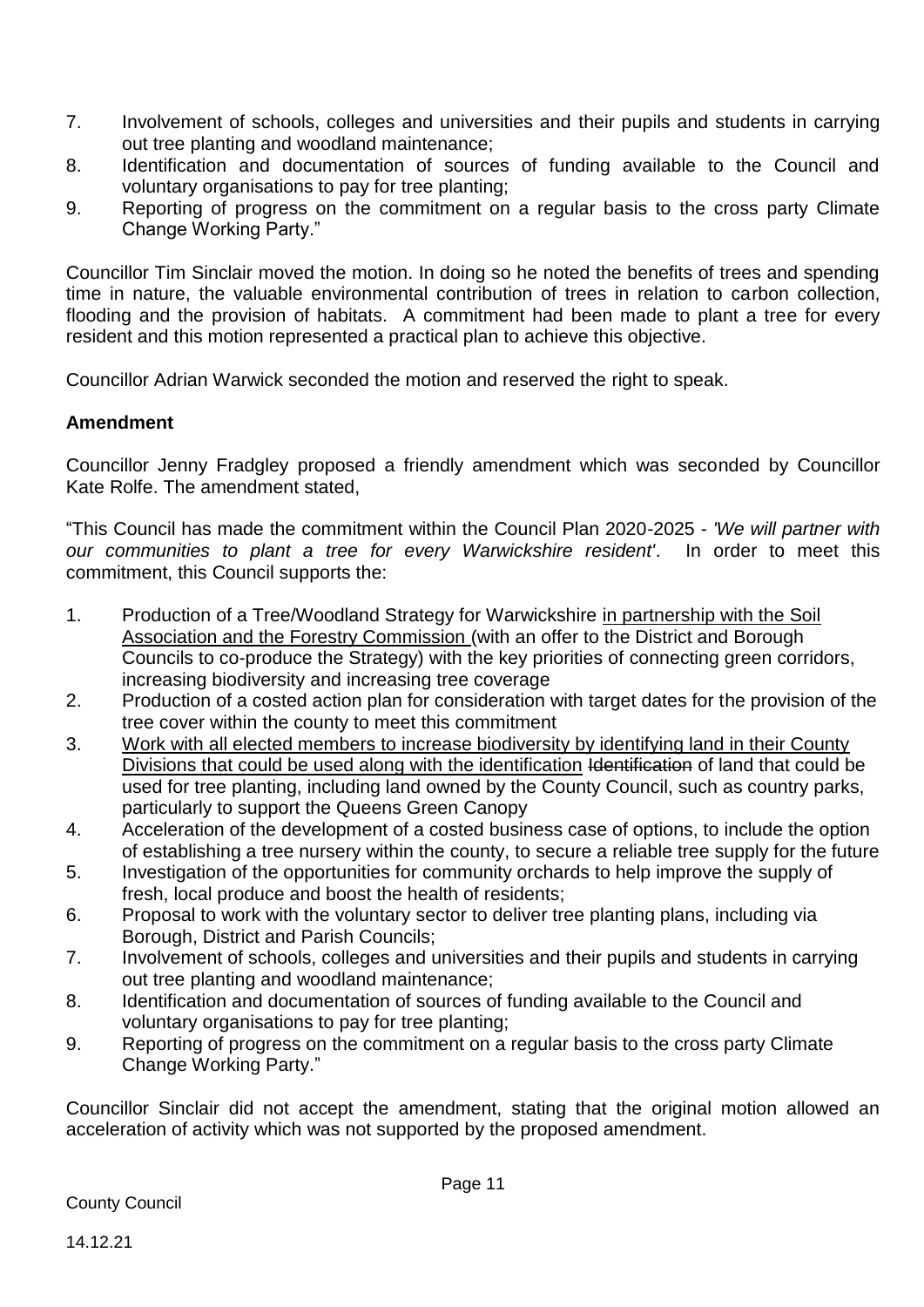#### **Debate**

Councillors Jerry Roodhouse and Bill Gifford expressed sadness that the friendly amendment had not been accepted as a genuine attempt to increase partnership working.

Councillor Jonathan Chilvers welcomed the effort that had been put into presenting this strategy but, in the context of carbon reduction, he cautioned against accepting funds from investment schemes without considering the wider overall impact. He noted that it was important not to provide opportunity for organisations to support tree planting locally to offset pollution/habitat destruction in another part of the world.

Councillor Pemberton also supported the importance of ensuring that any carbon credit schemes were locally based, and outlined the approach of local planning authorities to provide further clarification on this point.

Councillor Clare Golby noted that some of the most deprived areas in the county would not have green space to accommodate tree planting and it was important to look for alternative arrangements for residents in those areas.

Councillor Drew sought assurance that the motion included a commitment to plant the right tree in the right place and she saw value in a partnership approach to support this.

Councillor Will Roberts noted that the organisations included in the amendment were experts in the field and expressed bafflement as to why it was considered working in partnership with them would slow down the process. He supported the amendment.

Councillor Kate Rolfe, who had seconded the amendment, extolled the virtues of partnership working and urged Councillor Sinclair to reconsider accepting the amendment to include working with partnership bodies.

Councillor Adrian Warwick seconded the motion and in doing so he noted the desire to get the work done and make the area better. He observed that consultation could be included as part of the process, but not tying other bodies to the work allowed a quicker response.

Councillor Timms welcomed the motion. She expressed her pride in the initiatives that she had led in the county regarding climate change and considered that the motion accelerated that work. She noted the Council's commitment to partner with its communities, ie the whole of Warwickshire, and she considered that the motion strengthened that commitment due to reference to a Tree and Woodland Strategy for Warwickshire. She noted that talks had also commenced with the Woodland Trust. She particularly welcomed the tree nursery, as it provided an opportunity to engage all the residents in Warwickshire and provide home grown trees to feed into the strategy. She welcomed Warwickshire as a green and pleasant place to live and wanted to see that legacy endure for future generations.

Councillor Butlin celebrated the wellbeing impacts of trees and the duty of the Council to ensure that Warwickshire remained green.

Councillor Sarah Boad encouraged councillors and residents to identify suitable places for tree planting but did not see why the Woodland Trust or Forestry Commission should not be included in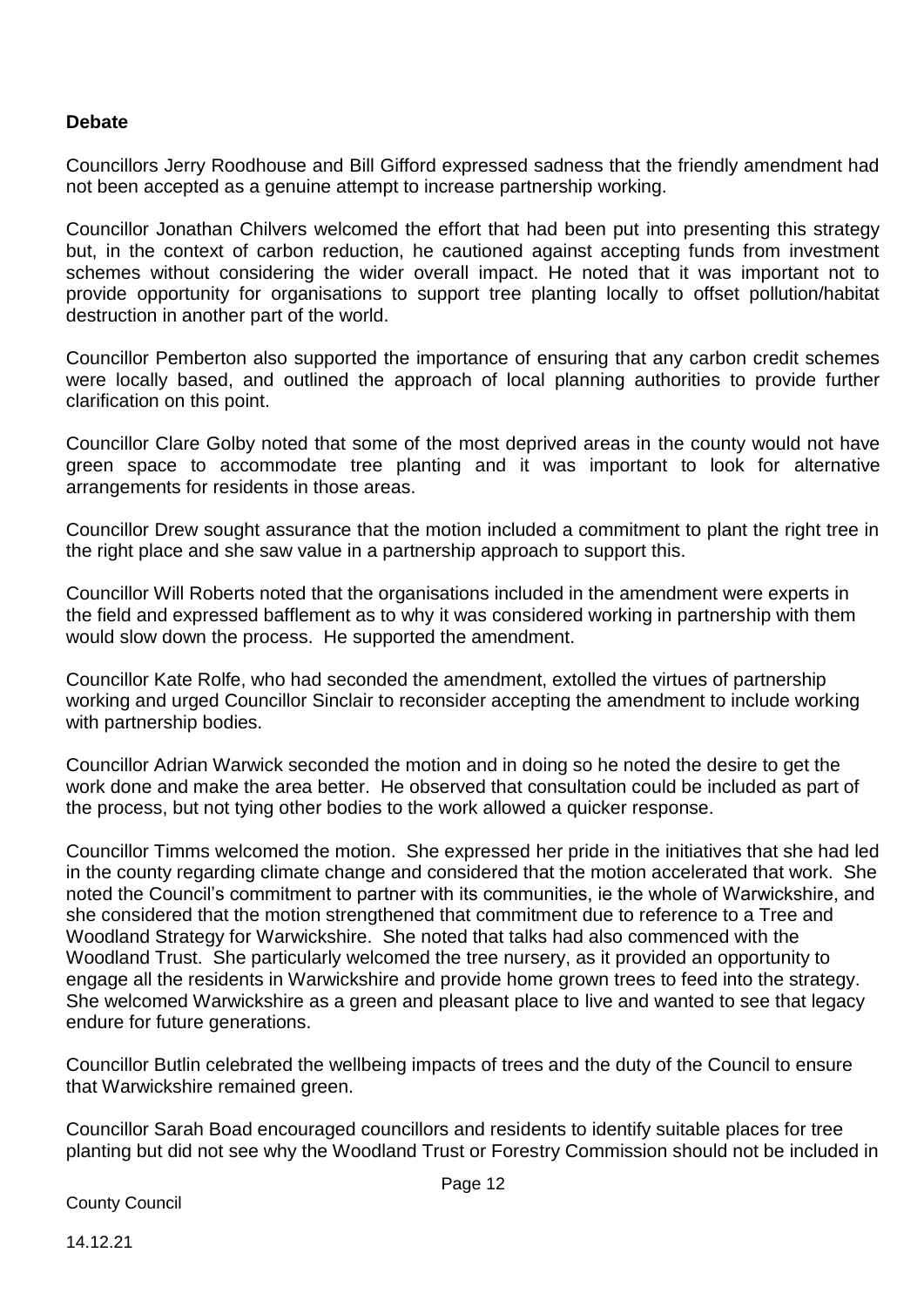planning. She considered that more creative debate about the location of trees was needed. She shared an anecdote which demonstrated how protective residents were of the trees in their area and, echoing the sentiments of those before her, celebrated partnership working and urged the acceptance of the amendment.

Councillor Sarah Feeney reiterated the comments of Councillor Golby, noting that tree planting was a wider issue than focussing on country parks as not all residents could get to them and it was important to consider other areas for planting.

Councillor John Holland was supportive of joint working with the borough and district councils, noting that Warwick District Council was also looking at a tree planting scheme. He noted that it was important to create a joined-up approach and work together.

Councillor Justin Kerridge reflected on comments about the lack of green space in urban areas and considered this issue needed a wider approach which could see regeneration projects include tree planting.

Councillor Jack Kennaugh supported the motion, noting that he too represented an urbanised area and welcomed any planting schemes.

Councillor Jenny Fradgley considered that tree planting was one of most difficult undertakings for community groups, as it was important to ensure several factors were right, particularly citing the species of tree, the space, the location of utilities, and highways policy. The presence of a partnership allowed for a clear policy and rules to exist.

Councillor Sinclair replied that he recognised the importance of planting the right tree in the right place and that the motion represented an investment in the future.

#### **Vote:**

A vote was held, and the amendment was lost. A further vote was held on the substantive motion and was carried.

#### **Resolved**:

This Council has made the commitment within the Council Plan 2020-2025 - *'We will partner with our communities to plant a tree for every Warwickshire resident'*. In order to meet this commitment, this Council supports the:

- 1. Production of a Tree/Woodland Strategy for Warwickshire (with an offer to the District and Borough Councils to co-produce the Strategy) with the key priorities of connecting green corridors, increasing biodiversity and increasing tree coverage
- 2. Production of a costed action plan for consideration with target dates for the provision of the tree cover within the county to meet this commitment
- 3. Identification of land that could be used for tree planting, including land owned by the County Council, such as country parks, particularly to support the Queens Green Canopy
- 4. Acceleration of the development of a costed business case of options, to include the option of establishing a tree nursery within the county, to secure a reliable tree supply for the future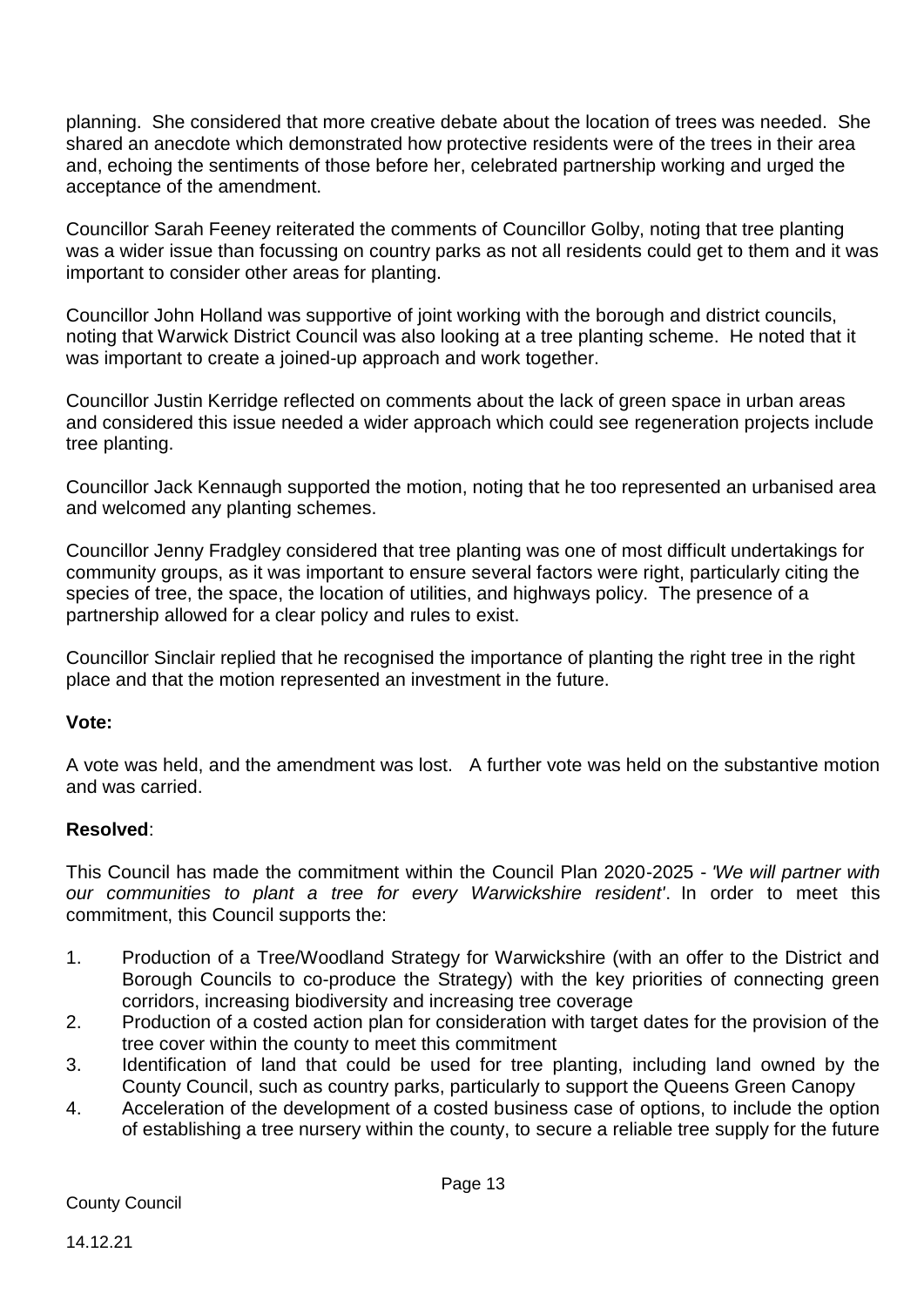- 5. Investigation of the opportunities for community orchards to help improve the supply of fresh, local produce and boost the health of residents;
- 6. Proposal to work with the voluntary sector to deliver tree planting plans, including via Borough, District and Parish Councils;
- 7. Involvement of schools, colleges and universities and their pupils and students in carrying out tree planting and woodland maintenance;
- 8. Identification and documentation of sources of funding available to the Council and voluntary organisations to pay for tree planting;
- 9. Reporting of progress on the commitment on a regular basis to the cross party Climate Change Working Party"

## **3. Ambulance Services**

Councillor John Holland moved the following motion, seconded by Councillor Sarah Feeney.

"This Council notes that two of our blue light services serve the county of Warwickshire, that is Warwickshire Police and Warwickshire Fire and Rescue Service. Our ambulance service is provided via West Midlands Ambulance Services.

This Council requests that an invite be sent to the Chief Executive of the West Midlands Ambulance Service in order to consider how the ambulance service can be strengthened for the residents of Warwickshire and to agree an action plan."

Councillor Jerry Roodhouse proposed the following amendment which was seconded by Councillor Bill Gifford.

"This Council notes that two of our blue light services serve the county of Warwickshire, that is Warwickshire Police and Warwickshire Fire and Rescue Service. Our ambulance service is provided via West Midlands Ambulance Services. This Council requests that an invite be sent to the Chief Executive of the West Midlands Ambulance Service in order to consider how the ambulance service can be strengthened for the residents of Warwickshire and to agree an action plan along with the consideration of considers that the NHS should consider the option of establishing a Warwickshire Ambulance Service, as a standalone unit separate from the West Midlands Ambulance Service. "

Councillor Margaret Bell proposed an amendment to the Liberal Democrat amendment which was seconded by Councillor Jo Barker who reserved her right to speak. The amendment stated

"This Council notes that two of our blue light services serve the county of Warwickshire, that is Warwickshire Police and Warwickshire Fire and Rescue Service. Our ambulance service is provided via West Midlands Ambulance Services.

This Council requests that an invite be sent to the Chief Executive of the West Midlands Ambulance Service in order to consider how the ambulance service can be strengthened for the residents of Warwickshire and to agree an action plan along with the consideration of establishing a Warwickshire Ambulance Service, as a standalone unit separate from the West Midlands Ambulance Service."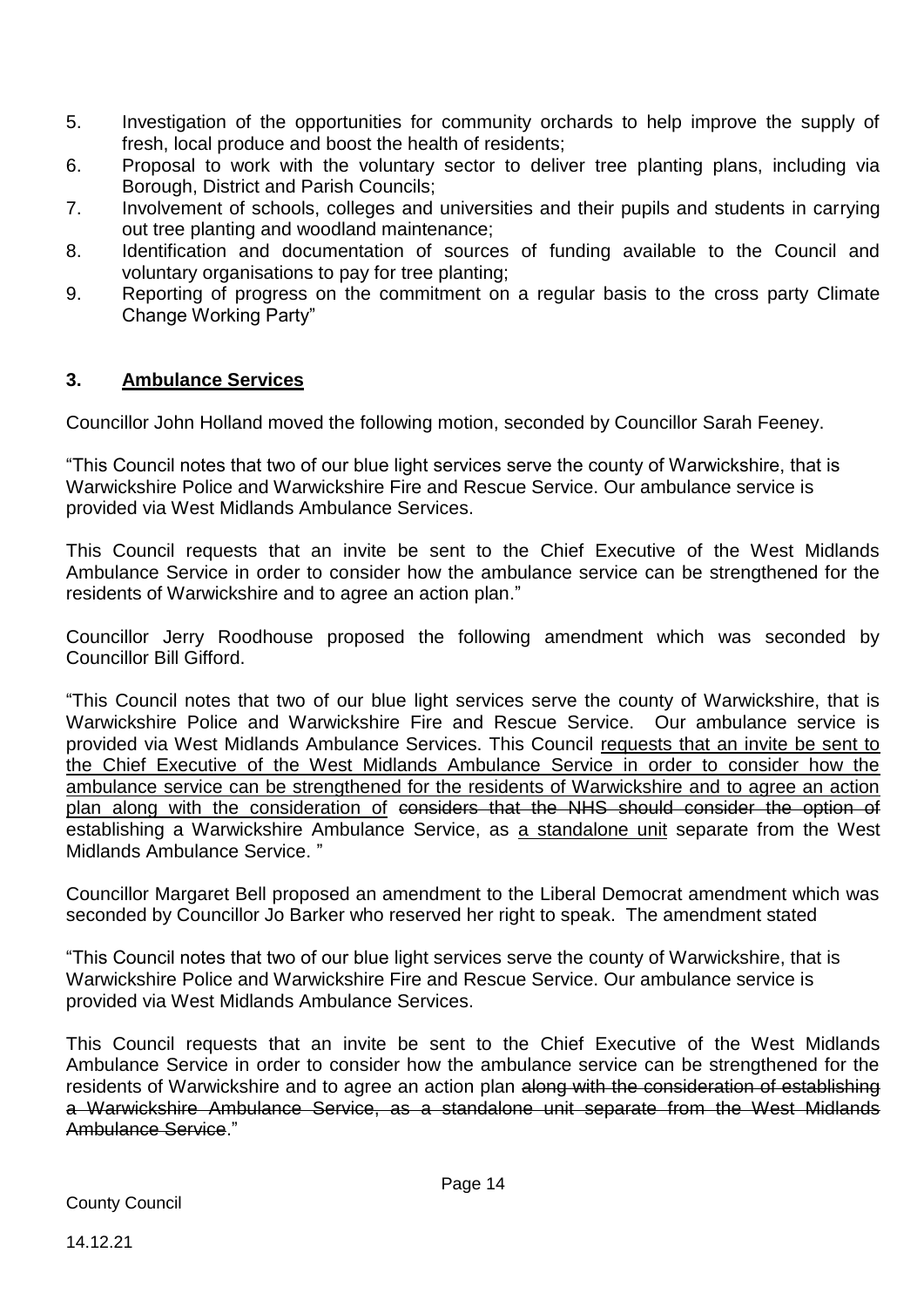The amendment was accepted by Councillor John Holland.

In moving the amended motion Councillor Margaret Bell stated that the reason for the proposed deletion was rooted in a discussion that Scrutiny had been involved in with the Ambulance Service, which highlighted the systemic issues that were faced. She welcomed a conversation with the Ambulance Service Chief Executive to put forward an action plan for Warwickshire to improve services for residents. However, she did not think it would be possible to engage the Chief Executive on a reorganisation of the Service. She noted the history to the formation of the West Midlands Ambulance Service which shaped her belief that it would not be profitable to push for a change of structure. However, this did not prevent the ambition to seek to improve services for residents and she was therefore happy to support the proposal to meet and devise an action plan, concluding that the Blue Light Collaboration Board was the best forum to facilitate the discussion.

## **Debate**

Councillor Sarah Boad stated her belief that the Ambulance Service was struggling to cope and maintain the level of required service. She noted the efforts of Warwickshire Fire and Rescue Service in relation to the Hospital to Home initiative. She stated that it was important to ensure residents received the best deal possible and supported the motion to achieve that aim.

Councillor Isobel Seccombe expressed the view that the amendment improved the motion to the extent that it focussed on what was possible and allowed a dialogue to be opened with the Ambulance Service and for work to take place in partnership.

Councillor Robert Tromans echoed previous comments, agreed that the Blue Light Collaboration Board was the appropriate forum for discussion and expressed his hope that the Ambulance Service would engage.

Councillor Jo Barker supported the view that it was important to ensure the Ambulance Service was working as well as it could for the benefit of residents.

Councillor Sarah Feeney stated that the Ambulance Service was not currently delivering for residents, particularly noting her concern that a petition from Rugby residents regarding the removal of a casual ambulance station had not been responded to. She argued that a level of accountability was needed and that if the motion did not deliver a viable action plan, that the issue should return to Full Council for consideration.

Councillor Holland supported the view that residents needed a first class Ambulance Service and he considered a blue light service for Warwickshire was needed.

#### **Vote:**

A vote was held, and the amended motion was agreed by a majority.

#### **Resolved**:

"This Council notes that two of our blue light services serve the county of Warwickshire, that is Warwickshire Police and Warwickshire Fire and Rescue Service. Our ambulance service is provided via West Midlands Ambulance Services.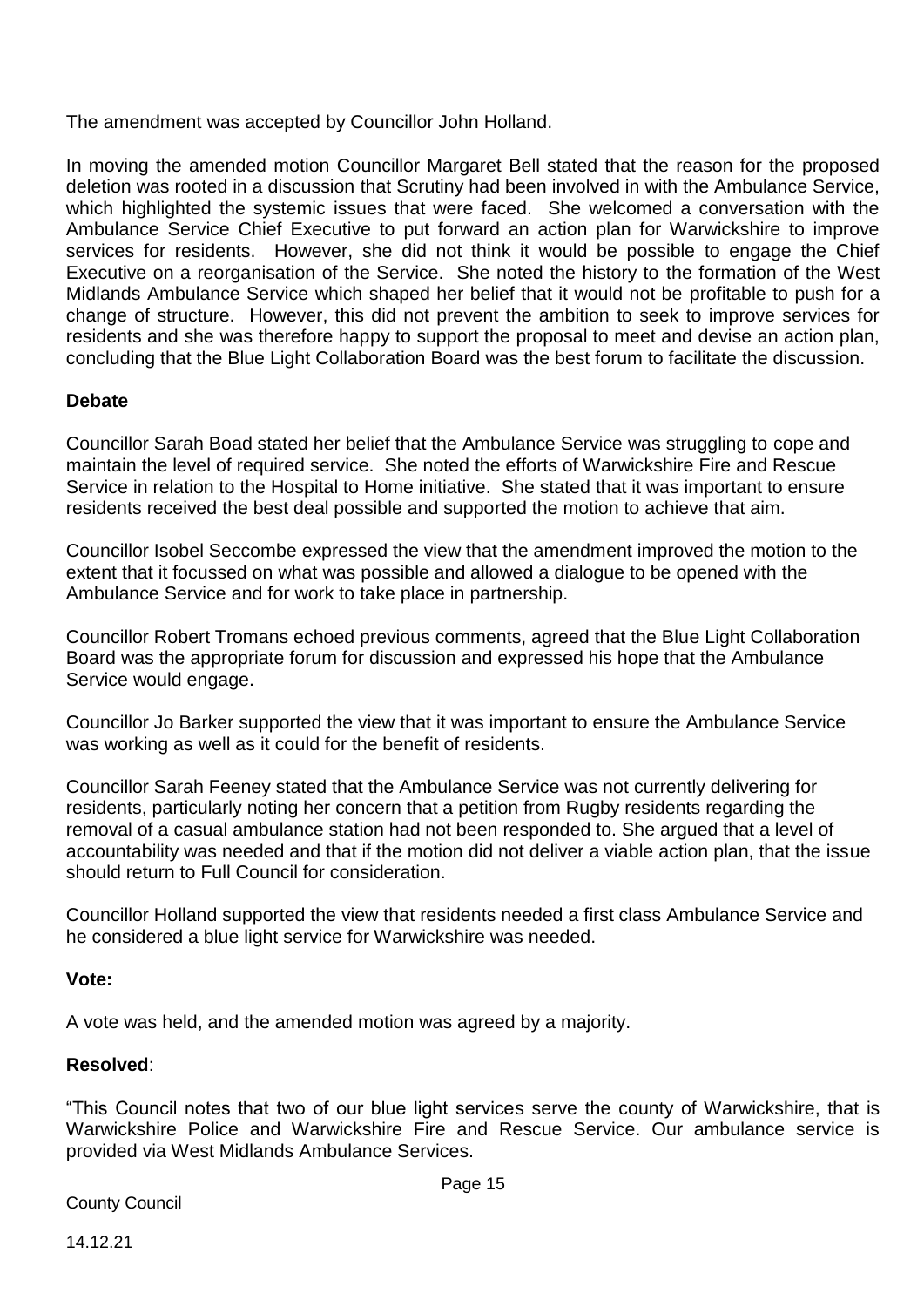This Council requests that an invite be sent to the Chief Executive of the West Midlands Ambulance Service in order to consider how the ambulance service can be strengthened for the residents of Warwickshire and to agree an action plan."

*The meeting adjourned at 12.40pm and reconvened at 1.00pm.* 

## **4. Relauch of SureStart**

The Labour Group proposed the following motion as set out on the agenda.

"This Council notes the statement by the Chancellor in his October budget speech stressing the importance of the first 1001 days of life. Accordingly, this Council supports the development of a costed business case to consider the relaunch of Sure Start Children's Centres in the county."

## **Amendment**

Councillor Sarah Boad proposed a friendly amendment. This was seconded by Councillor Jerry Roodhouse who reserved his right to speak. The amendment stated,

"This Council notes the statement by the Chancellor in his October budget speech stressing the importance of the first 1001 days of life. Accordingly, this Council will further supports the early years development especially increasing wrap around family support services and requests that of a costed business case to consider this and the relaunch of Sure Start Children's Centres in the county is developed."

The amendment was accepted by Councillor Holland as a friendly amendment.

In moving the amended motion Councillor Boad reflected on the history of SureStart in Leamington and the subsequent opening of Children's Centres. She considered that whilst services were still available, they were perhaps not working as well as they might as they were serving big areas without being funded sufficiently. She wanted to see an increase in wrap around family support services. The first three years of life were very important and she noted the impact of the Pandemic on young children and the lack of opportunities for nursery/parent and toddler groups. She thanked the Labour Group for bringing forward the motion and accepting amendment.

In seconding the motion Councillor Roodhouse observed that wrap around services were key to the motion. He stated there were children and families suffering through the Pandemic and there was a need for services in the community to support them.

## **Debate**

Councillor Jeff Morgan recognised the sentiments of the motion and the crucial 1001 days in early years support. However, he stated that he could not support the motion as the Council was already doing the work referred to and there was a significant amount of data available to demonstrate the positive impact that the Children and Family Centres were having.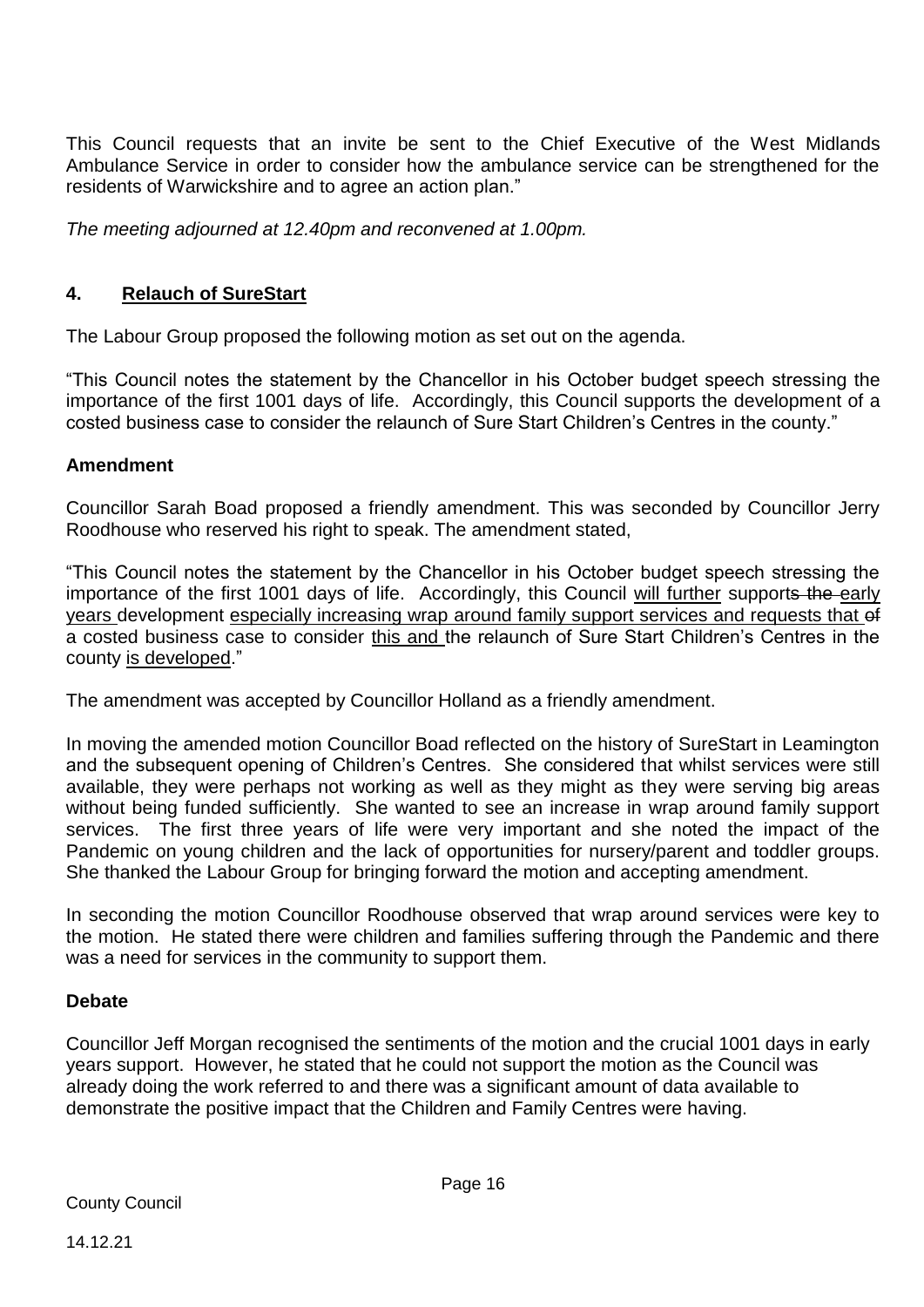Councillor Isobel Seccombe supported Councillor Morgan's comments, reflecting on the creation of family hubs and outreach facilities to meet the needs of children

Councillor Judy Falp also reflected on the inception of SureStart and, whilst she understood Councillor Morgan's comments, she did not consider that the family hubs concentrated on the first 1001 days of life.

Councillor Jonathan Chilvers supported Councillor Falp's view and reflected on the decline in school readiness which had been noted in recent years. He considered that there would be benefits to undertaking research in this area and it would be interesting to see if investment in the first 1001 days reduced issues in the school system in terms of savings on SEND provision.

Councillor Caroline Phillips was supportive of the motion considering that the crucial focus on early years had been lost with the introduction of family hubs. She considered that support for new mothers was vital as they did not always have generational support and SureStart was a way to plug that gap. She welcomed a shift in focus on to new mums and babies.

Councillor John Holland considered that SureStart supported the levelling up agenda. He suggested that evidence demonstrated that SureStart was one of the best investments made by the public sector. He noted that supporting families and stopping deprivation saved money in schools and public services. He had crafted the motion in such a way that he hoped it would receive cross party support.

## **Vote**

A vote was held, and the motion was defeated.

## **12.Member Question Time (Standing Order 7)**

## **(1) Question to Councillor Heather Timms from Councillor Jerry Roodhouse**

Could the Portfolio Holder report back on the survey of schools that has taken place regarding Eco School status as agreed by Council on 15 December 2020?

## **Answer from Councillor Timms**

We are still committed to the Council resolution, however, the focus within schools has been on operating safely during the Covid crisis and catching up on learning as we are all very aware. We are preparing an internal funding bid via the project management system for resources to work with schools on climate change issues and a survey is being prepared to take place early next year to inform this work.

We also have our Green Shoots projects and nine of those are in schools and offer green shoots projects to help the children learn about climate change. We also have a number of schools that are still engaged with the national Eco Schools project. Through our Waste Education Team we have also engaged with 12 schools and nearly 3,000 pupils and their families on the schools waste reduction project, so far this academic year and we have more planned for next year.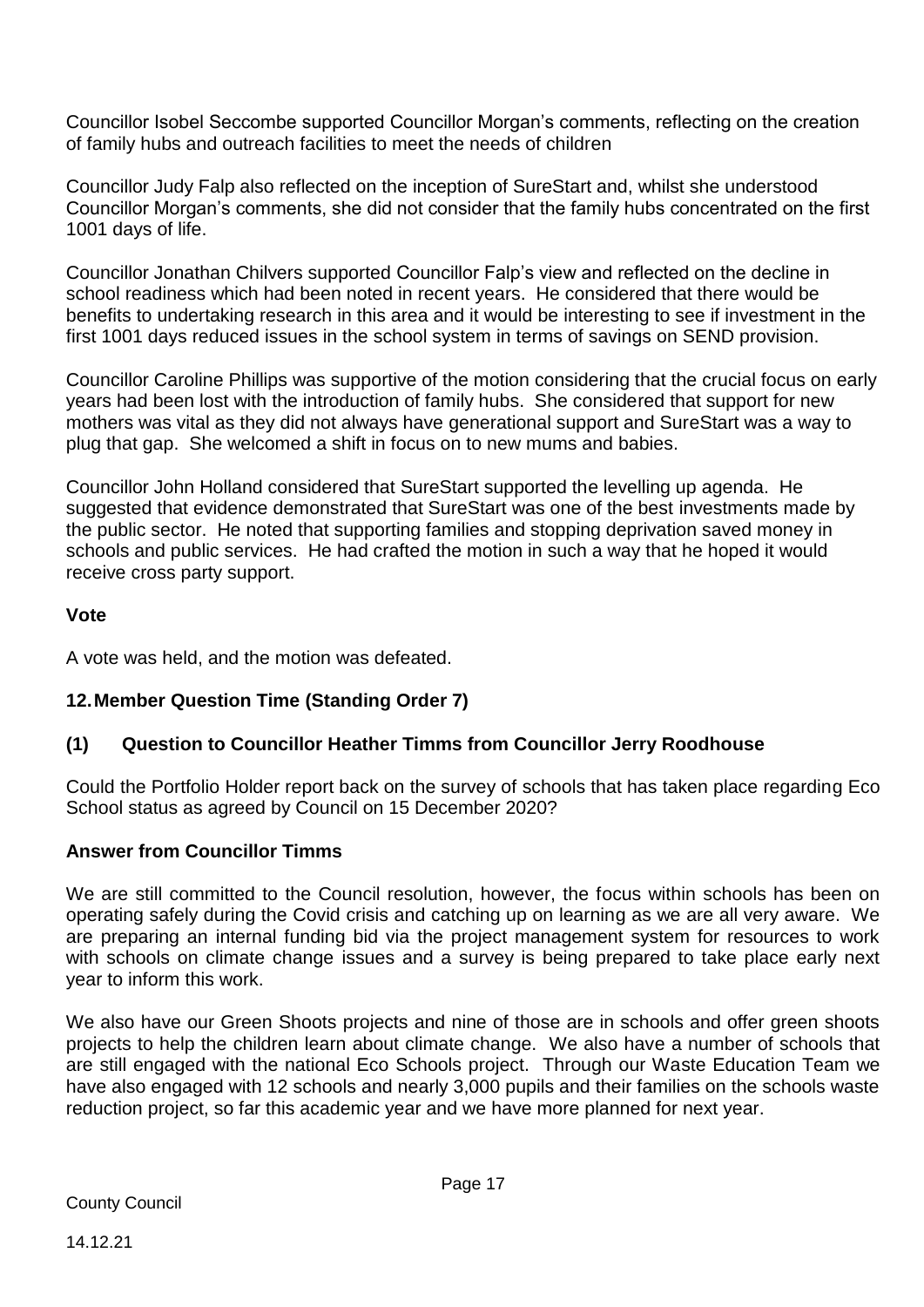We also send out a waste reduction newsletter to all schools and on to families - that will go out next week to help reduce the expense of waste and reduce carbon emissions.

The Education Secretary also announced in his speech at the COP26 event a vision around children being taught about the importance of conserving and protecting our planet. They are talking about a world-leading climate change education through a model science curriculum to be in place by 2023. That will include a new virtual National Education Pack to track progress against other schools across the country and are also discussing a Climate Leaders award which will work in a similar way to the Duke of Edinburgh award scheme.

## **(2) Question to Councillor Margaret Bell from Councillor Jerry Roodhouse**

The market in Warwickshire has been described as fragile, how fragile does the portfolio holder consider the market to be in Warwickshire and what is the present state regarding care staff across the area and what is the greatest risk at this point in time?

#### **Answer from Councillor Bell**

The care market is fragile on a national level and certainly that is reflected in Warwickshire specifically relating to the care workforce. Overall, locally the present state of care staff is variable across the market. The areas that are most at risk are those working in supported living, specialised supported housing and some care homes for individuals with learning difficulties and disabilities, and the domiciliary care service – ie those carers that go into people's homes to help.

There is targeted activity under way to help mitigate some of these workforce risks. Some examples of that are

- There is an ongoing virtual mutual aid call every week so that the people in the market can share good practice, ask questions, solve problems collaboratively
- There is also an extensive recruitment and retention programme being led by our Council's Strategy and Commissioning Team
- There is a robust escalation process so that the market can approach the Council's Adult and Social Care Commissioning Teams to agree flexible support delivery to try and focus as much on frontline care as possible in the most safe way
- We have the ongoing receipt of national infection control and work force funding.

Yes, the care market is fragile but we are working on it, we are very aware of it and we are doing what can to address these issues.

## **(3) Question to Councillor Heather Timms from Councillor Jenny Fradgley**

Is there any follow up on community groups who have been awarded Green shoot grants to ascertain whether they are on line to get their project up and running or if they need guidance and signpost that help?

#### **Answer from Councillor Timms**

In short yes. The Green Shoots officer team have contacted all the grant recipients to enquire on their projects' progress, specifically seeking answers to: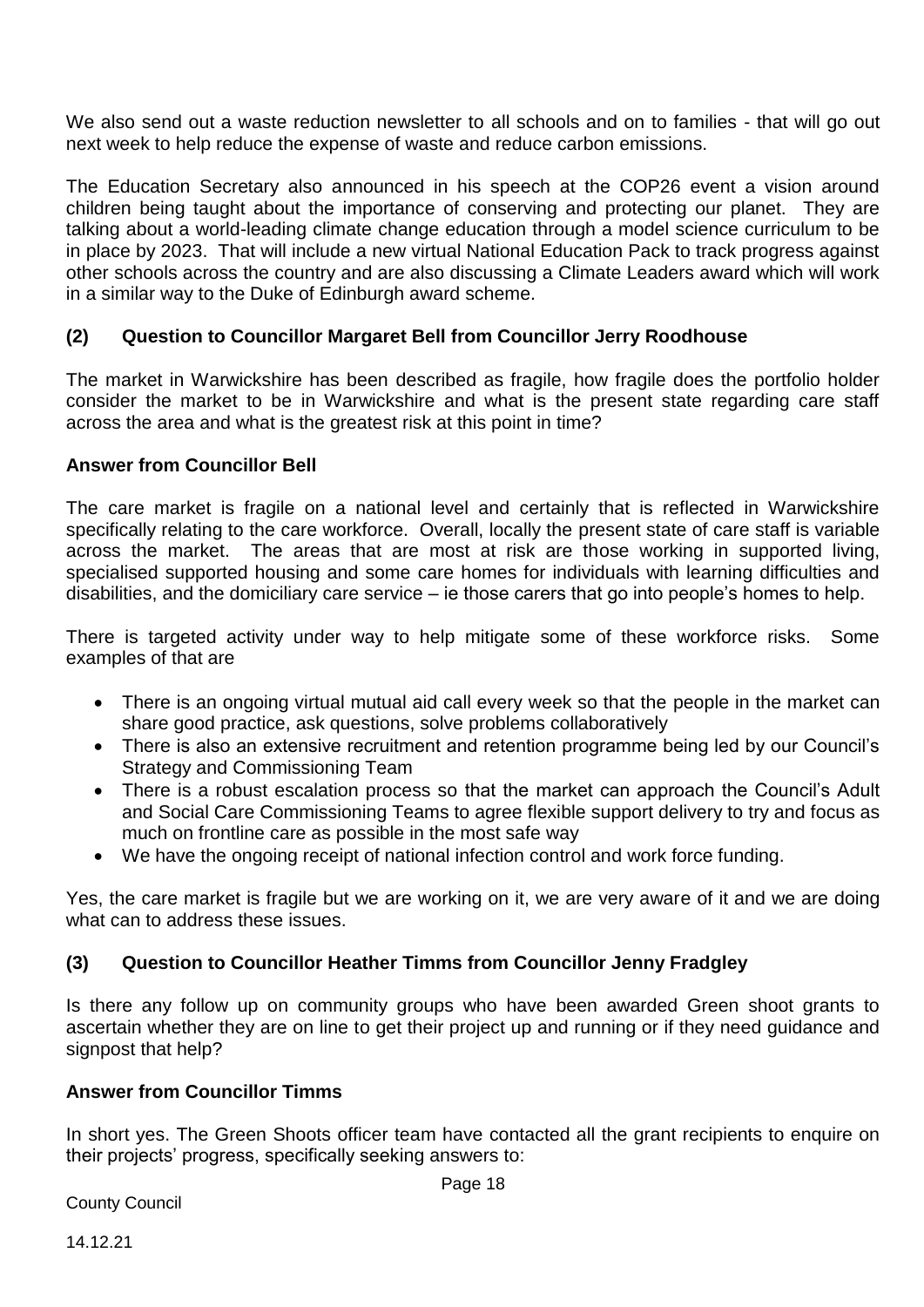- 1. Where their project is providing a benefit
- 2. Have they started, if not when will they start, and whether the project has any major milestones
- 3. Details on any payments made so far

We are looking for responses by 16 January and we will then follow up with any grant recipient that needs help to get their projects underway.

## **(4) Question to Councillor Margaret Bell from Councillor Jerry Roodhouse**

Would the portfolio holder agree that nutritional meals for residents in care homes is important? If so, what assurances and checks are conducted by the Council about ensuring that this is being delivered for residents and how is this monitored?

## **Answer from Councillor Bell**

This is a very important area and one that is well recognised across our Council. Good nutrition and hydration is fundamental to both physical and psychological wellbeing for all of us and obviously for people in care homes too. Both the CQC regulations and Warwickshire County Council outcome based contract set the minimum standards that care homes need to work to. These standards, which lead to the key nationally set nutrition and hydration requirements, talk about how residents should be supported with dignity and respect and supported to eat or drink and require that mealtimes are a pleasurable experience.

To ensure that our care homes meet these standards, Warwickshire County Council undertakes a range of quality assurance and support activities. When we carry out a quality assurance activity, mealtimes are observed, officers spend time talking to residents about their experiences and their meal choices, officers specifically check how any feeding support and or dementia needs are being met and they will check if residents have a modified diet and how this is being recorded. They also check for signs of poor nutrition or dehydration and check that staff know how to identify these and how to respond appropriately. The Quality Assurance Team expect all care staff have been trained in how to support a resident with eating and drinking to promote their independence and dignity. Often, we see good practice exceeds the minimum requirements, for example in some care homes there is a picture menu especially for residents with dementia needs so that they can see and choose what it is they want to eat. In addition to that we have key data that we monitor around the number of staff that have received the required training, how many customers are at high risk of malnutrition, and if this risk has increased or decreased while they have been in the care of the care home. If we identify areas that need to be improved, a smarter service improvement plan is agreed with the home management team which is then monitored.

I hope that you are assured, like I am, that this is very high on our agenda and that the nutrition of patients in our care homes is being well looked after and mealtimes are done with respect and dignity and hopefully it is a pleasurable experience.

## **(5) Question to Councillor Margaret Bell from Councillor Bill Gifford**

Councillor Bell, I am sure you agree with me that though Warwickshire GPs have faced tremendous workloads and severe stress in responding to the challenges of the pandemic for almost two years this is not widely understood. So, in the face of yet another new variant, we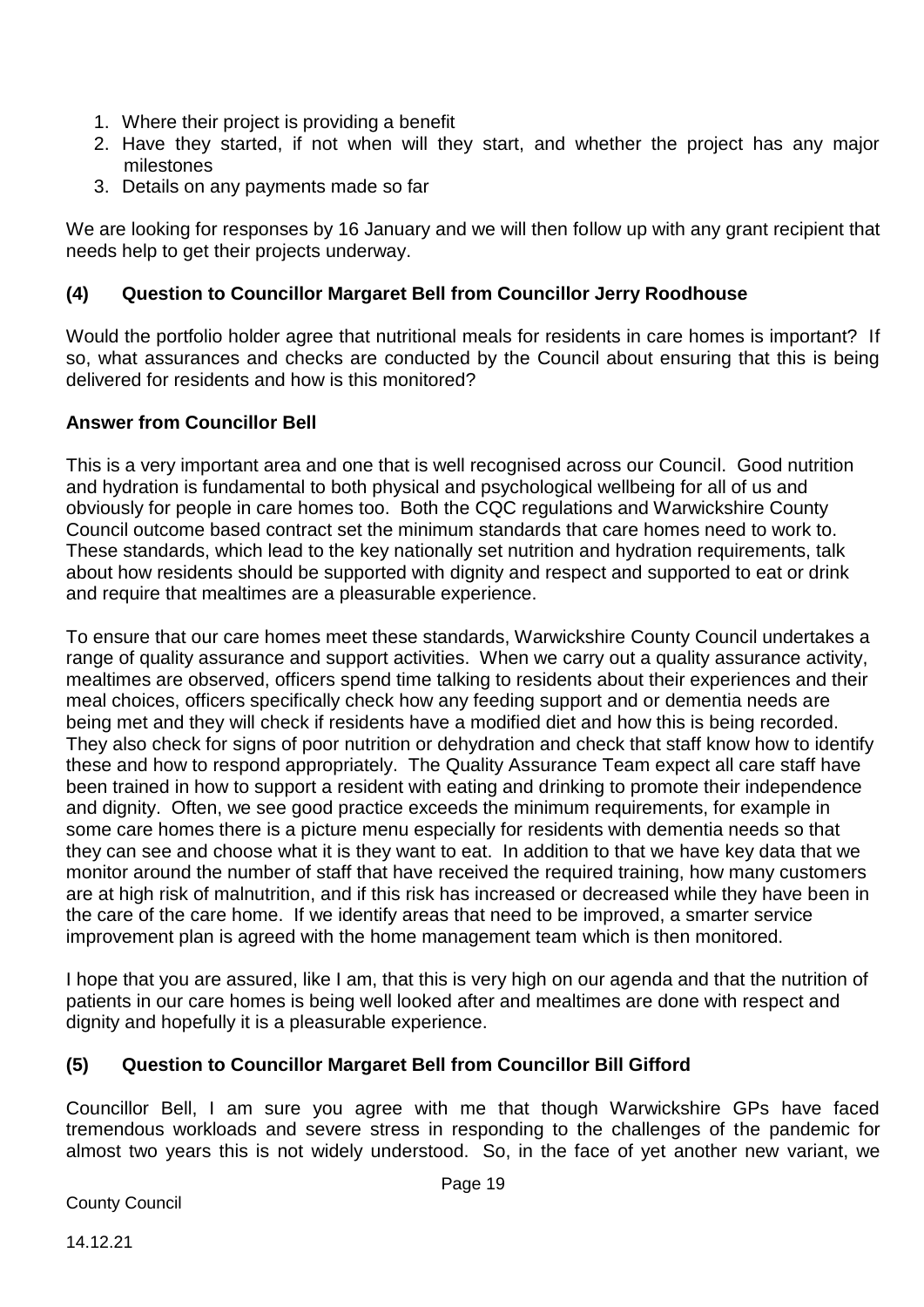should be seeing how we can publicly support our local GP surgeries. What can this Council do to make the work of our local GP surgeries more widely understood and appreciated?

## **Answer from Councillor Bell**

GPs have a busy time at the moment, lots of areas of our health service are under increasing pressure and primary care is no exception. It is estimated that there is about 120% activity in primary care compared to pre-pandemic times. Many GPs have been involved in the vaccine rollout and are now being asked to support the booster programme.

GPs are being supported. We have very sound partnerships across Coventry and Warwickshire. Where systems are under pressure, we look for systemic responses in terms of support. The CCG are in close contact with primary care and they are working together to ensure that we deliver high quality accessible GP services across Warwickshire. In most cases practices are responding well to the pressure on services. Where there are issues, the CCG is working closely with them and this might be on anything – for example on technical issues, as some GPs did not have a telephone system that could work in a way that supports the modern way of working so the CCG have been helping them to install an appropriate system.

The Warwickshire North Place Partnership recently in their meeting had a presentation from a leading GP and she gave two key messages that she wanted to get out into the community.

- 1. GPs have learnt a lot during the pandemic on the appropriate use of the telephone in terms of triage and treatment and that patients should be assured that when used appropriately they should have confidence in that system. The GPs are getting very used to this system and know when it is appropriate and when it is not.
- 2. Many practices have a number of different clinicians working together and patients should not be surprised if they are directed to a nurse practitioner, pharmacist or a paramedic as part of the practice if that is thought to be the best route for them.

A third emerging message is that as GPs are going to form the backbone of the new booster program, some routine care will need to be paused during this priority of getting adults their booster vaccines.

Warwickshire County Council can work with GPs and the CCG to get these messages out to the public and to recognise how the GP practices are responding to these very considerable pressures.

Cllr Gifford welcomed the response in terms of the work that is being done by the GP surgeries, but he had a concern that the general public did not fully understand the pressures and he wondered what the Council could do to get that message across.

Councillor Bell responded that the Council could use its own communication channels to get the messages across as well as work jointly with the CCGs and GP practices to get those key messages across.

#### **(6) Question to Councillor Jeff Morgan from Councillor John Holland**

In September 2020, Council resolved to lobby parliament for increased funding for Special Educational Needs and Disabilities (SEND). Can I ask for a progress report please?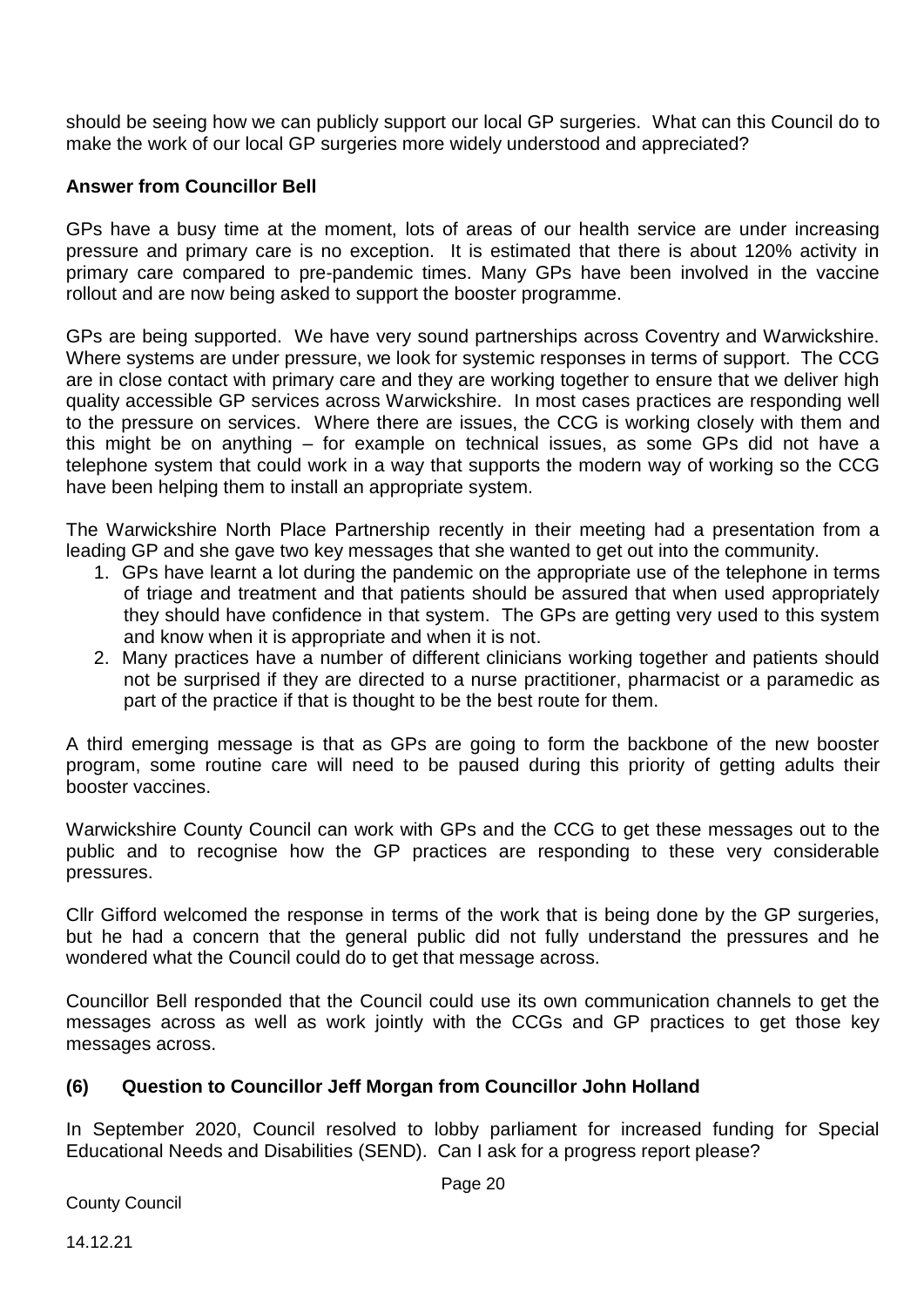## **Answer from Councillor Morgan**

Cabinet has raised the issues of SEND funding with central government through a formal letter in January 2021. Cabinet Members have also requested to meet with the Secretary of State and a tentative date is in the diary for January. I am sure funding will come up at that time. In terms of cross party lobbying, this has been agreed as one of the purposes of the cross party SEND Members Panel which met for the first time on 6 December. Sadly, the establishment of this Panel was delayed as a result of the local elections and the SEND Local Area Inspection. However, this group has agreed to take the issue of funding forward and will identify the necessary actions.

Councillor Holland asked if the Portfolio Holder agreed 15 months is a long time to wait for implementation of a council resolution?

Councillor Morgan agreed to discuss the issues outside the meeting.

## **(6) Question to Councillor Clare Golby from Councillor Kate Rolfe**

On 17 November at a meeting of the Adult Social Care and Health Overview and Scrutiny Committee you made the following statement – "GPs have got to step up and they have got to start opening their doors and they have got to start providing the services that they are duty bound, I would say, to provide. All the other health services throughout Covid have done that, I would say, but I don't think we can say the same about GPs definitely don't".

Your statement has caused much consternation amongst our GP practices in Warwickshire. In fact, when visiting my GP last week he showed me the video clip of your statement and asked me if I was there and if I agreed with what you said. I was embarrassed and very upset by this. Would you please apologise for saying this to your fellow Members here today so as to avoid any of them being put into an embarrassing situation as indeed I was.

#### **Answer from Councillor Golby**

I have received many emails with regard to that comment. The comment was made in a wider context of the meeting and if the only takeaway from the meeting is those words, it is a real shame as it was an excellent scrutiny meeting.

I have received several emails from people speaking on behalf of GPs and they have received a response which stated that I apologised if my comments offended. I was also asked to provide evidence for my comments, and I have referred to the Healthwatch report on GP Access during Covid-19 which was published March 2021 where some of the key findings were that GP appointments were not meeting people's needs and similarly people struggled to get appointments for regular health checks, treatments and medication reviews.

I have invited the people who had presented themselves as speaking on behalf of GPs to attend and take part in the Task and Finish Group to review GP Services and that invitation has been accepted.

## **(6) Question to Councillor Margaret Bell from Councillor Sarah Feeney**